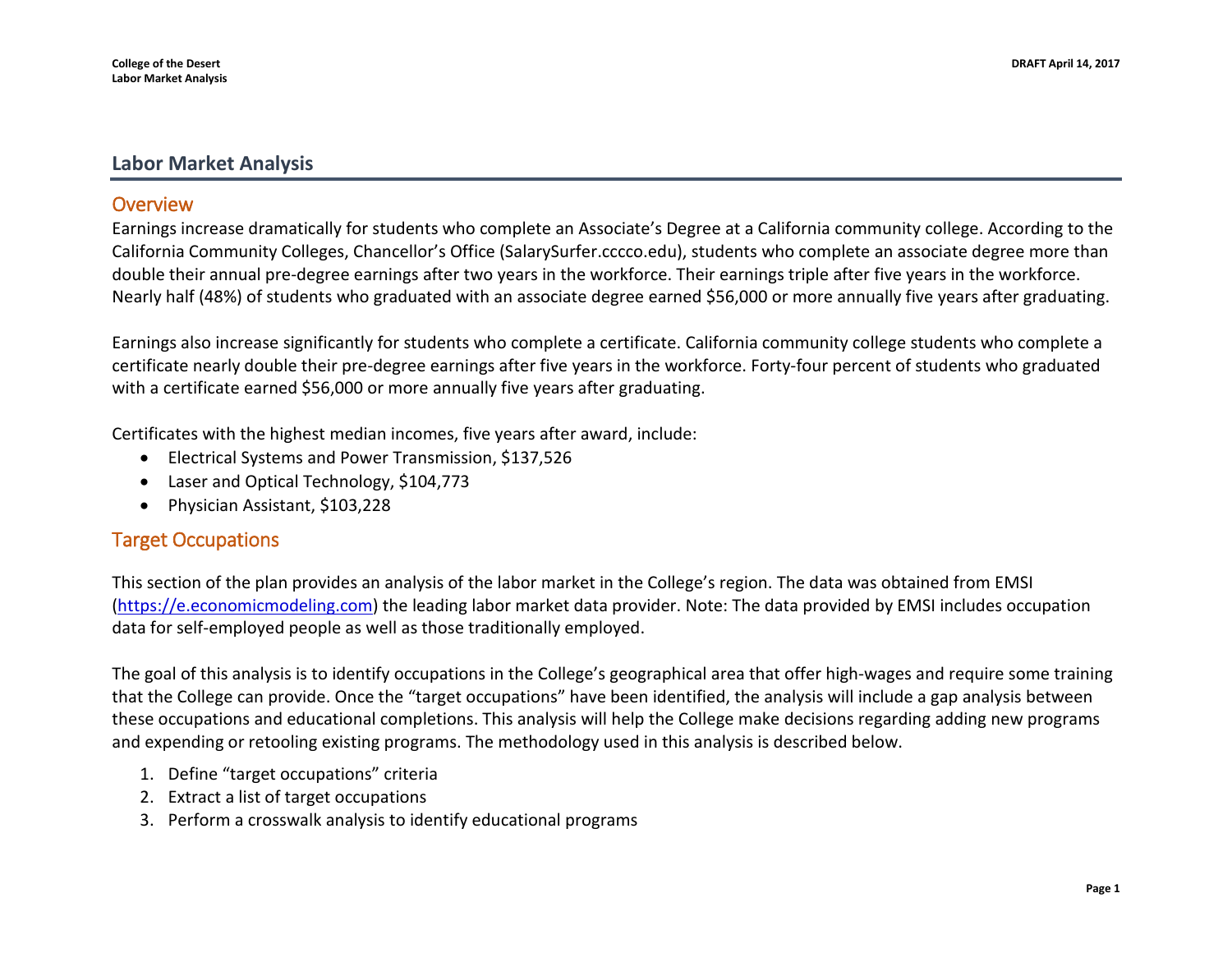- 4. Cross-reference this list with College completions
- 5. Identify programs for further analysis
	- a. For addition or expansion
	- b. For retooling or elimination

To identify the "target occupations" it is necessary to develop four critical criteria. These include:

- Region to be analyzed
- Typical entry level education
- Number of annual openings
- Median hourly earnings.

The region to be analyzed should include the local area as well as surrounding areas where students would likely be willing to relocate, should they find a good job. In the case of College of the Desert, the region for analysis includes the Coachella Valley Region. There are a total of 786 occupations listed in the data for this region.

Next, a minimum value needs to be selected for the number of annual openings. The list should not contain occupations for which there are very few annual openings. For this analysis, the minimum number of annual openings was set at 10. This narrowed down the list down to 134 occupations.

The next criterion concerns median hourly earnings. The purpose is to identify high-wage jobs. Most occupations offer a lower wage for a worker who lacks much relevant work experience. Higher wages then follow with increased experience or education level. Therefore, for this analysis, the minimum value for "Median Hourly Earnings" has been set to \$11.25 per hour. This filters the list of occupations down to 107 occupations.

The final criterion is, "typical entry level education". For this, the planning team used Bachelor's Degree or less. This includes:

- Bachelor's Degree
- Associate's Degree
- Postsecondary nondegree award
- Some college, no degree
- High School Diploma or equivalent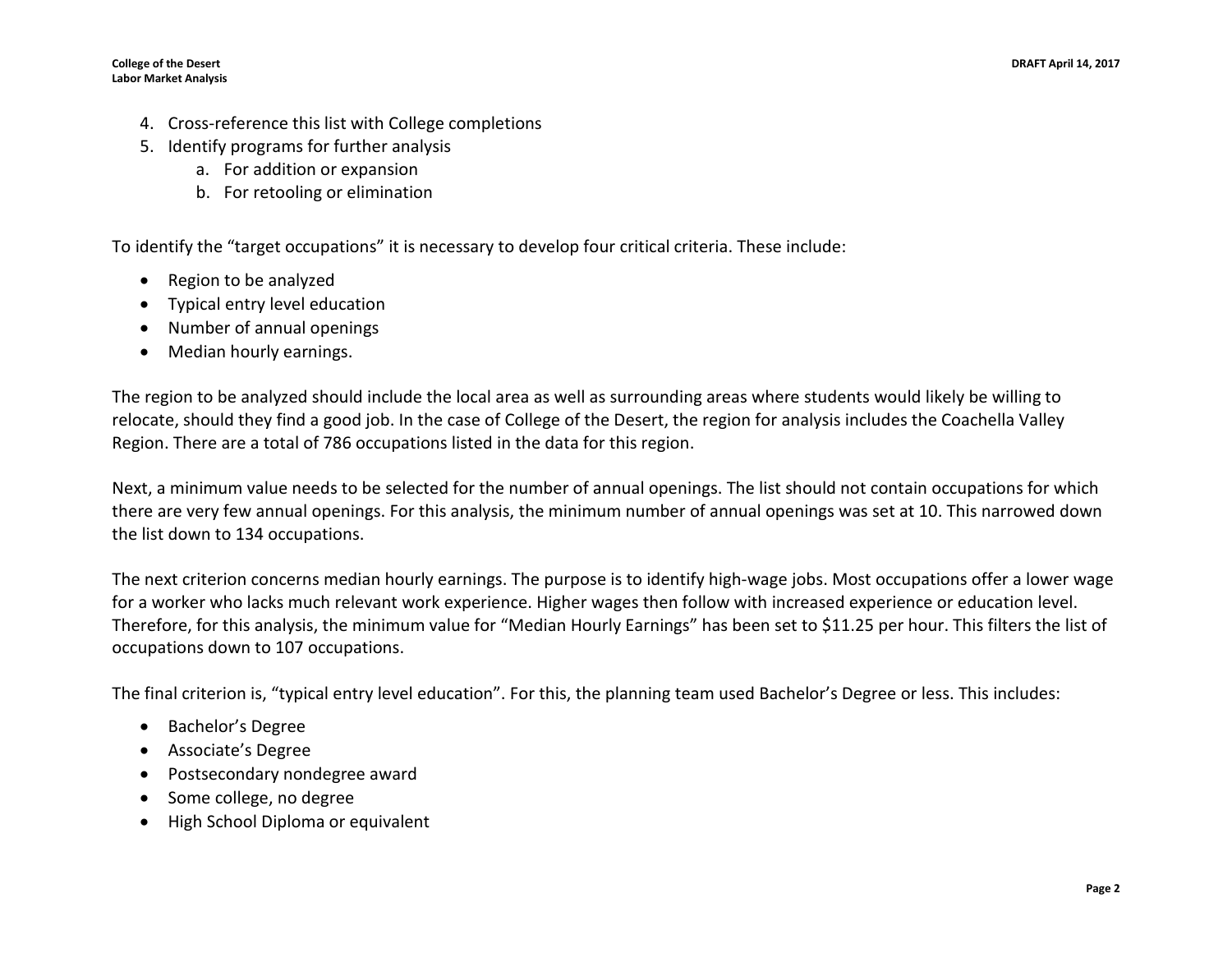• No formal educational credential

Occupations that typically require a Bachelor's Degree are included because community colleges can, for transfer students, provide the first two years of a Bachelor's Degree pathway. When this criterion is applied, the list contains 98 occupations.

The list of these 98 target occupations follows.

| <b>Ed Level</b><br><b>SOC</b> | <b>Description</b>                                                       | 2016<br>Jobs | 2021<br><b>Jobs</b> | <b>Annual</b><br><b>Openings</b> | <b>Median</b><br><b>Hourly</b><br><b>Earnings</b> |
|-------------------------------|--------------------------------------------------------------------------|--------------|---------------------|----------------------------------|---------------------------------------------------|
| <b>Bachelor's Degree</b>      |                                                                          |              |                     |                                  |                                                   |
| 11-1021                       | <b>General and Operations Managers</b>                                   | 2,352        | 2,534               | 100                              | \$42.42                                           |
| 11-2022                       | <b>Sales Managers</b>                                                    | 466          | 480                 | 15                               | \$42.57                                           |
| 11-3011                       | <b>Administrative Services Managers</b>                                  | 365          | 390                 | 12                               | \$41.31                                           |
| 11-3031                       | <b>Financial Managers</b>                                                | 438          | 452                 | 15                               | \$50.76                                           |
| 11-9151                       | Social and Community Service Managers                                    | 188          | 226                 | 14                               | \$29.71                                           |
| 11-9199                       | Managers, All Other                                                      | 875          | 945                 | 34                               | \$25.29                                           |
| 11-9111                       | Medical and Health Services Managers                                     | 270          | 312                 | 16                               | \$49.22                                           |
| 13-1051                       | <b>Cost Estimators</b>                                                   | 281          | 298                 | 12                               | \$28.72                                           |
| 13-1071                       | Human Resources Specialists                                              | 342          | 359                 | 14                               | \$28.68                                           |
| 13-1111                       | <b>Management Analysts</b>                                               | 565          | 618                 | 19                               | \$34.20                                           |
| 13-1161                       | Market Research Analysts and Marketing Specialists                       | 346          | 383                 | 12                               | \$25.41                                           |
| 13-2011                       | <b>Accountants and Auditors</b>                                          | 1,063        | 1,180               | 54                               | \$30.50                                           |
| 13-1199                       | Business Operations Specialists, All Other                               | 659          | 702                 | 17                               | \$31.39                                           |
| 21-1021                       | Child, Family, and School Social Workers                                 | 243          | 261                 | 11                               | \$23.74                                           |
| 21-1023                       | Mental Health and Substance Abuse Social Workers                         | 167          | 194                 | 10                               | \$21.84                                           |
| 25-2021                       | Elementary School Teachers, Except Special Education                     | 1,566        | 1,683               | 63                               | \$37.12                                           |
| 25-2022                       | Middle School Teachers, Except Special and Career/Technical Education    | 485          | 531                 | 21                               | \$37.12                                           |
| 25-2031                       | Secondary School Teachers, Except Special and Career/Technical Education | 798          | 866                 | 35                               | \$35.67                                           |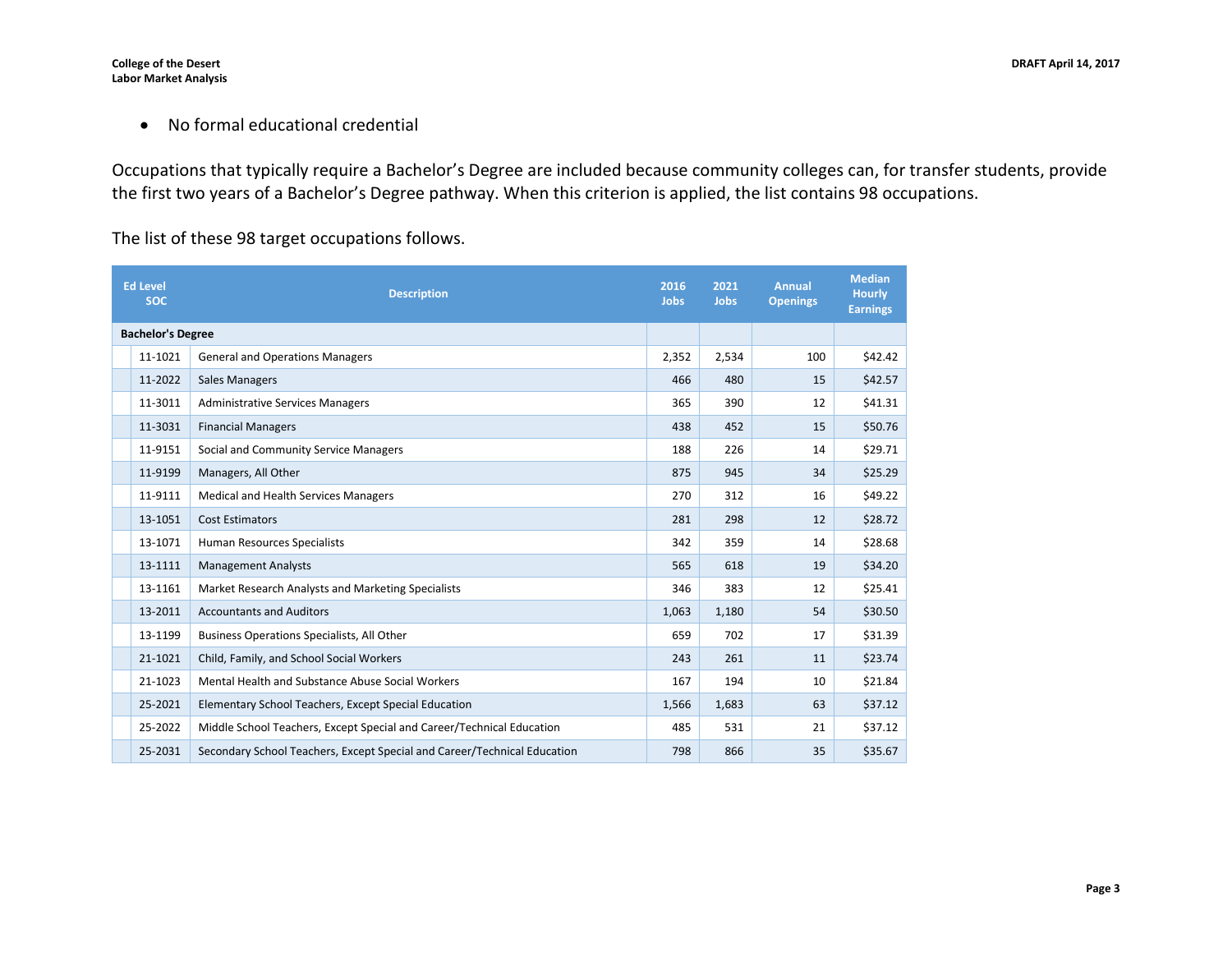| <b>Ed Level</b><br><b>SOC</b> | <b>Description</b>                                                            | 2016<br><b>Jobs</b> | 2021<br>Jobs | <b>Annual</b><br><b>Openings</b> | <b>Median</b><br><b>Hourly</b><br><b>Earnings</b> |
|-------------------------------|-------------------------------------------------------------------------------|---------------------|--------------|----------------------------------|---------------------------------------------------|
| 25-3098                       | <b>Substitute Teachers</b>                                                    | 1,440               | 1,526        | 47                               | \$19.14                                           |
| 27-1024                       | <b>Graphic Designers</b>                                                      | 342                 | 348          | 10                               | \$20.08                                           |
| 27-2022                       | <b>Coaches and Scouts</b>                                                     | 299                 | 316          | 14                               | \$14.44                                           |
| 29-1141                       | <b>Registered Nurses</b>                                                      | 2,834               | 3,238        | 154                              | \$45.86                                           |
| <b>Associate's Degree</b>     |                                                                               |                     |              |                                  |                                                   |
| 25-2011                       | Preschool Teachers, Except Special Education                                  | 388                 | 396          | 15                               | \$13.36                                           |
|                               | Postsecondary nondegree award                                                 |                     |              |                                  |                                                   |
| 29-2041                       | <b>Emergency Medical Technicians and Paramedics</b>                           | 245                 | 292          | 14                               | \$15.39                                           |
| 29-2061                       | Licensed Practical and Licensed Vocational Nurses                             | 853                 | 965          | 49                               | \$22.39                                           |
| 31-1014                       | <b>Nursing Assistants</b>                                                     | 1,080               | 1,314        | 75                               | \$13.53                                           |
| 31-9091                       | <b>Dental Assistants</b>                                                      | 505                 | 551          | 23                               | \$16.56                                           |
| 31-9092                       | <b>Medical Assistants</b>                                                     | 930                 | 1,070        | 49                               | \$13.19                                           |
| 33-2011                       | Firefighters                                                                  | 478                 | 519          | 23                               | \$25.53                                           |
| 39-5012                       | Hairdressers, Hairstylists, and Cosmetologists                                | 945                 | 1,040        | 45                               | \$11.76                                           |
| 49-2022                       | Telecommunications Equipment Installers and Repairers, Except Line Installers | 291                 | 336          | 12                               | \$27.22                                           |
| 49-3023                       | <b>Automotive Service Technicians and Mechanics</b>                           | 1,150               | 1,213        | 45                               | \$16.96                                           |
| 49-9021                       | Heating, Air Conditioning, and Refrigeration Mechanics and Installers         | 394                 | 455          | 19                               | \$21.22                                           |
| 53-3032                       | Heavy and Tractor-Trailer Truck Drivers                                       | 1,516               | 1,693        | 64                               | \$21.36                                           |
| Some college, no degree       |                                                                               |                     |              |                                  |                                                   |
| 25-9041                       | <b>Teacher Assistants</b>                                                     | 1,324               | 1,432        | 56                               | \$14.63                                           |
| 43-3031                       | Bookkeeping, Accounting, and Auditing Clerks                                  | 1,756               | 1,770        | 23                               | \$19.09                                           |
|                               | High school diploma or equivalent                                             |                     |              |                                  |                                                   |
| 11-9013                       | Farmers, Ranchers, and Other Agricultural Managers                            | 828                 | 751          | 13                               | \$19.14                                           |
| 11-9051                       | <b>Food Service Managers</b>                                                  | 786                 | 845          | 29                               | \$19.04                                           |
| 11-9141                       | Property, Real Estate, and Community Association Managers                     | 653                 | 650          | 16                               | \$22.64                                           |
| 21-1093                       | Social and Human Service Assistants                                           | 366                 | 470          | 30                               | \$17.80                                           |
| 29-2052                       | <b>Pharmacy Technicians</b>                                                   | 408                 | 463          | 15                               | \$18.15                                           |
| 33-3012                       | <b>Correctional Officers and Jailers</b>                                      | 648                 | 671          | 23                               | \$36.98                                           |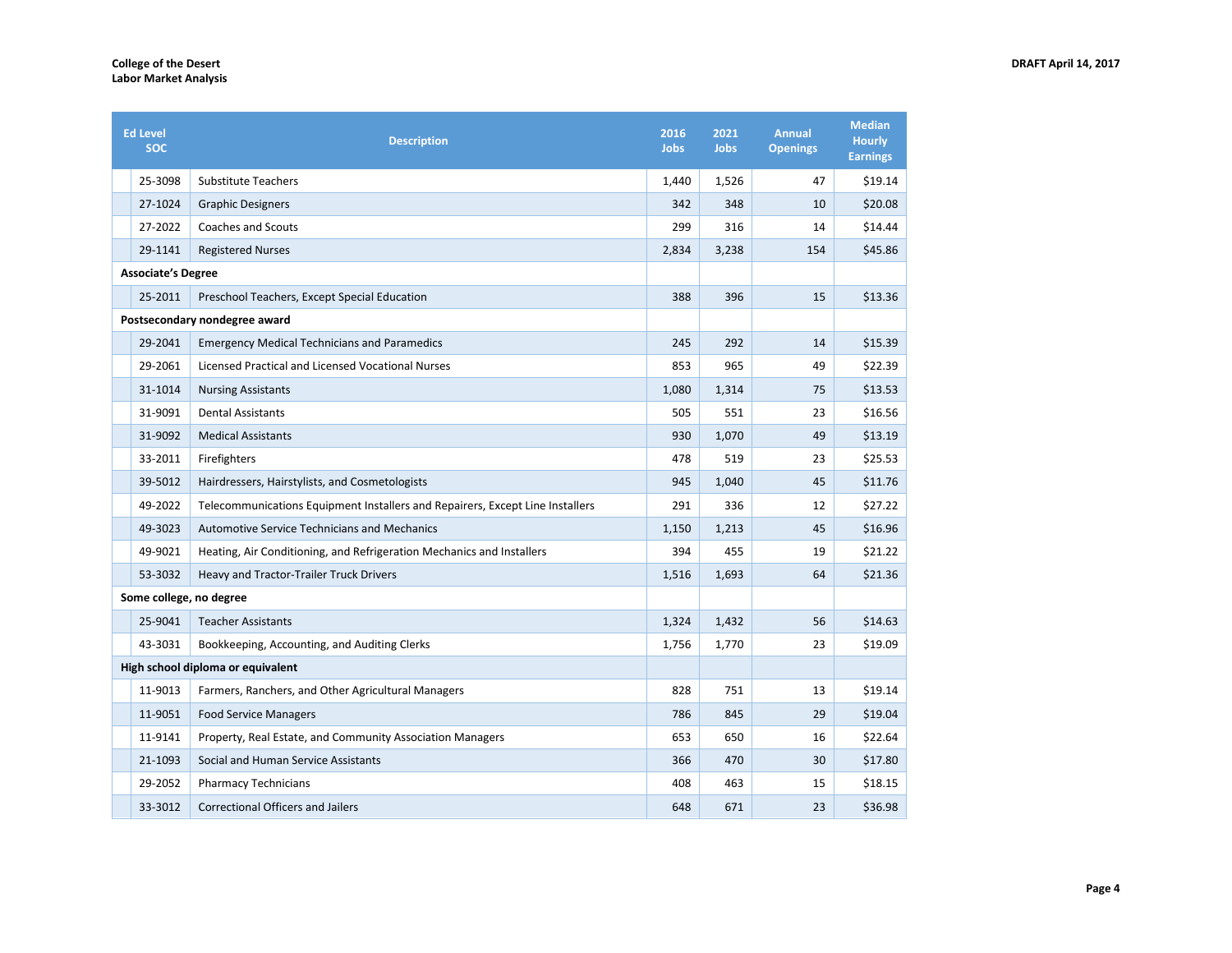| <b>Ed Level</b><br><b>SOC</b> | <b>Description</b>                                                                              | 2016<br><b>Jobs</b> | 2021<br>Jobs | <b>Annual</b><br><b>Openings</b> | <b>Median</b><br><b>Hourly</b><br><b>Earnings</b> |
|-------------------------------|-------------------------------------------------------------------------------------------------|---------------------|--------------|----------------------------------|---------------------------------------------------|
| 33-3051                       | Police and Sheriff's Patrol Officers                                                            | 852                 | 925          | 44                               | \$43.65                                           |
| 35-1011                       | <b>Chefs and Head Cooks</b>                                                                     | 367                 | 400          | 12                               | \$21.84                                           |
| 35-1012                       | First-Line Supervisors of Food Preparation and Serving Workers                                  | 1,390               | 1,573        | 82                               | \$13.66                                           |
| 37-1011                       | First-Line Supervisors of Housekeeping and Janitorial Workers                                   | 431                 | 449          | 11                               | \$16.86                                           |
| 37-1012                       | First-Line Supervisors of Landscaping, Lawn Service, and Groundskeeping Workers                 | 682                 | 689          | 16                               | \$18.05                                           |
| 37-2021                       | <b>Pest Control Workers</b>                                                                     | 306                 | 324          | 12                               | \$12.22                                           |
| 37-3013                       | <b>Tree Trimmers and Pruners</b>                                                                | 375                 | 391          | 10                               | \$15.54                                           |
| 39-1021                       | First-Line Supervisors of Personal Service Workers                                              | 252                 | 307          | 18                               | \$17.54                                           |
| 39-2021                       | Nonfarm Animal Caretakers                                                                       | 443                 | 495          | 21                               | \$11.95                                           |
| 39-9031                       | <b>Fitness Trainers and Aerobics Instructors</b>                                                | 352                 | 384          | 13                               | \$18.46                                           |
| 41-1011                       | First-Line Supervisors of Retail Sales Workers                                                  | 2,192               | 2,321        | 84                               | \$17.08                                           |
| 41-3021                       | <b>Insurance Sales Agents</b>                                                                   | 421                 | 464          | 20                               | \$24.80                                           |
| 41-3099                       | Sales Representatives, Services, All Other                                                      | 990                 | 1,065        | 38                               | \$21.12                                           |
| 41-4012                       | Sales Representatives, Wholesale and Manufacturing, Except Technical and Scientific<br>Products | 710                 | 752          | 25                               | \$26.71                                           |
| 41-9022                       | Real Estate Sales Agents                                                                        | 1,240               | 1,150        | 10                               | \$20.92                                           |
| 43-1011                       | First-Line Supervisors of Office and Administrative Support Workers                             | 1,707               | 1,827        | 51                               | \$25.26                                           |
| 43-3021                       | <b>Billing and Posting Clerks</b>                                                               | 520                 | 584          | 25                               | \$16.99                                           |
| 43-3071                       | <b>Tellers</b>                                                                                  | 389                 | 337          | 14                               | \$14.12                                           |
| 43-4051                       | <b>Customer Service Representatives</b>                                                         | 1,497               | 1,618        | 63                               | \$16.67                                           |
| 43-4081                       | Hotel, Motel, and Resort Desk Clerks                                                            | 1,221               | 1,251        | 70                               | \$11.85                                           |
| 43-4171                       | <b>Receptionists and Information Clerks</b>                                                     | 1,009               | 1,110        | 50                               | \$13.17                                           |
| 43-5032                       | Dispatchers, Except Police, Fire, and Ambulance                                                 | 236                 | 259          | 11                               | \$18.09                                           |
| 43-5071                       | Shipping, Receiving, and Traffic Clerks                                                         | 598                 | 608          | 16                               | \$14.23                                           |
| 43-6013                       | <b>Medical Secretaries</b>                                                                      | 665                 | 756          | 26                               | \$14.49                                           |
| 43-6014                       | Secretaries and Administrative Assistants, Except Legal, Medical, and Executive                 | 2,263               | 2,394        | 53                               | \$17.92                                           |
| 43-9061                       | Office Clerks, General                                                                          | 3,171               | 3,347        | 109                              | \$15.14                                           |
| 43-9199                       | Office and Administrative Support Workers, All Other                                            | 494                 | 516          | 18                               | \$12.70                                           |
| 47-1011                       | First-Line Supervisors of Construction Trades and Extraction Workers                            | 648                 | 657          | 12                               | \$27.36                                           |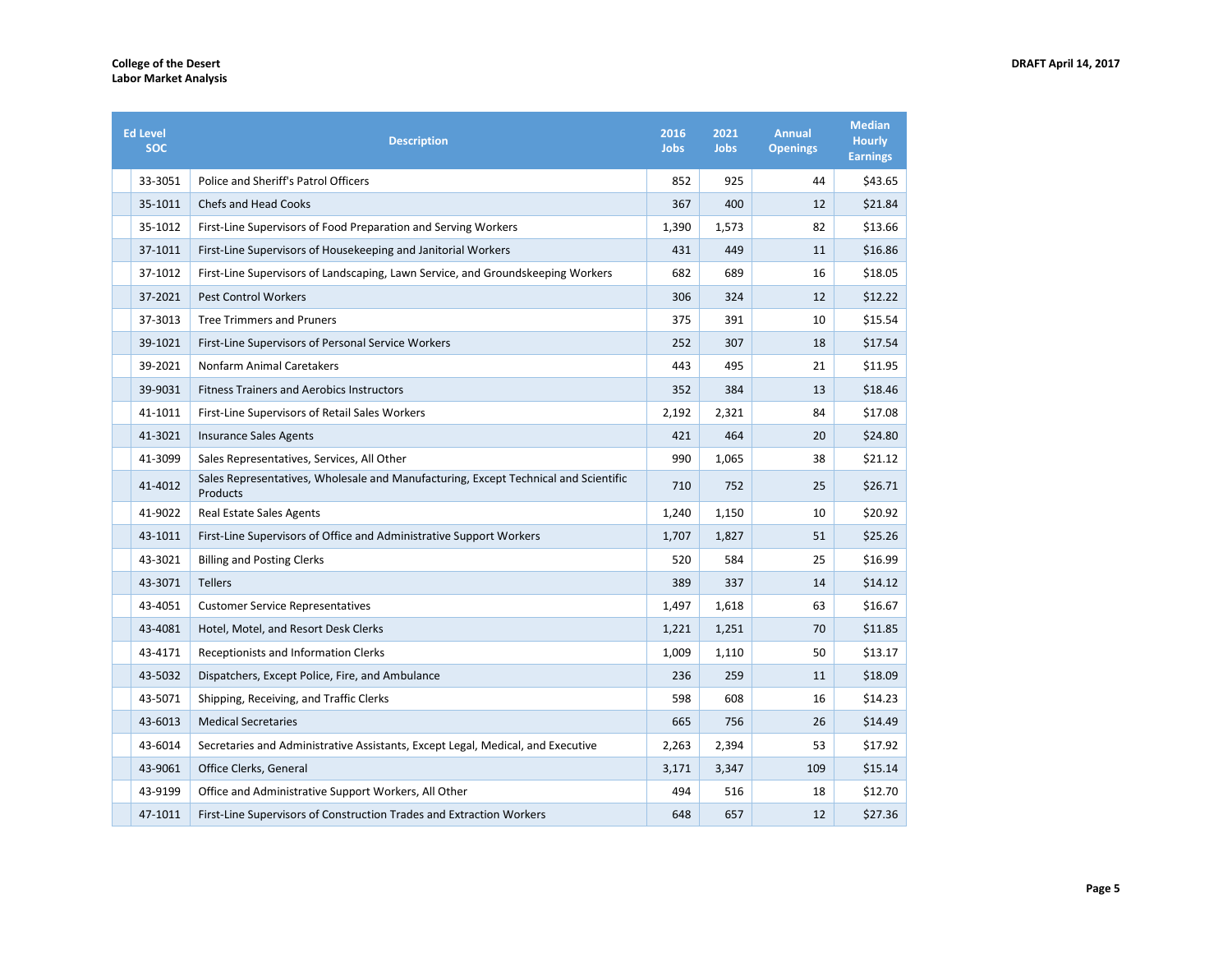| <b>Ed Level</b><br><b>SOC</b> | <b>Description</b>                                                                            | 2016<br>Jobs | 2021<br>Jobs | <b>Annual</b><br><b>Openings</b> | <b>Median</b><br><b>Hourly</b><br><b>Earnings</b> |
|-------------------------------|-----------------------------------------------------------------------------------------------|--------------|--------------|----------------------------------|---------------------------------------------------|
| 47-2031                       | Carpenters                                                                                    | 2,155        | 2,188        | 35                               | \$19.05                                           |
| 47-2073                       | Operating Engineers and Other Construction Equipment Operators                                | 375          | 398          | 12                               | \$28.09                                           |
| 47-2111                       | Electricians                                                                                  | 604          | 665          | 22                               | \$23.53                                           |
| 47-2152                       | Plumbers, Pipefitters, and Steamfitters                                                       | 570          | 647          | 24                               | \$22.21                                           |
| 49-1011                       | First-Line Supervisors of Mechanics, Installers, and Repairers                                | 475          | 510          | 17                               | \$32.54                                           |
| 49-3031                       | Bus and Truck Mechanics and Diesel Engine Specialists                                         | 327          | 369          | 15                               | \$20.48                                           |
| 49-3093                       | <b>Tire Repairers and Changers</b>                                                            | 214          | 229          | 11                               | \$11.43                                           |
| 49-9071                       | Maintenance and Repair Workers, General                                                       | 1,897        | 2,023        | 78                               | \$18.07                                           |
| 51-2092                       | <b>Team Assemblers</b>                                                                        | 301          | 315          | 11                               | \$12.81                                           |
| 51-9111                       | Packaging and Filling Machine Operators and Tenders                                           | 337          | 346          | 16                               | \$11.78                                           |
| 53-1031                       | First-Line Supervisors of Transportation and Material-Moving Machine and Vehicle<br>Operators | 178          | 197          | 10                               | \$26.53                                           |
| 53-3022                       | Bus Drivers, School or Special Client                                                         | 422          | 479          | 18                               | \$16.96                                           |
| 53-3031                       | Driver/Sales Workers                                                                          | 224          | 265          | 13                               | \$12.46                                           |
| 53-3033                       | Light Truck or Delivery Services Drivers                                                      | 823          | 895          | 29                               | \$17.06                                           |
|                               | No formal educational credential                                                              |              |              |                                  |                                                   |
| 31-1011                       | <b>Home Health Aides</b>                                                                      | 415          | 737          | 79                               | \$11.69                                           |
| 35-2012                       | Cooks, Institution and Cafeteria                                                              | 316          | 366          | 20                               | \$13.39                                           |
| 35-2014                       | Cooks, Restaurant                                                                             | 2,770        | 3,107        | 147                              | \$11.75                                           |
| 35-2015                       | Cooks, Short Order                                                                            | 329          | 347          | 13                               | \$11.59                                           |
| 37-2011                       | Janitors and Cleaners, Except Maids and Housekeeping Cleaners                                 | 3,070        | 3,279        | 106                              | \$12.97                                           |
| 37-3011                       | Landscaping and Groundskeeping Workers                                                        | 6,377        | 6,655        | 174                              | \$11.57                                           |
| 41-2021                       | <b>Counter and Rental Clerks</b>                                                              | 1,022        | 1,104        | 43                               | \$12.58                                           |
| 41-2022                       | Parts Salespersons                                                                            | 269          | 290          | 11                               | \$16.37                                           |
| 43-5081                       | <b>Stock Clerks and Order Fillers</b>                                                         | 2,739        | 2,942        | 134                              | \$11.42                                           |
| 47-2061                       | <b>Construction Laborers</b>                                                                  | 1,824        | 1,948        | 63                               | \$15.21                                           |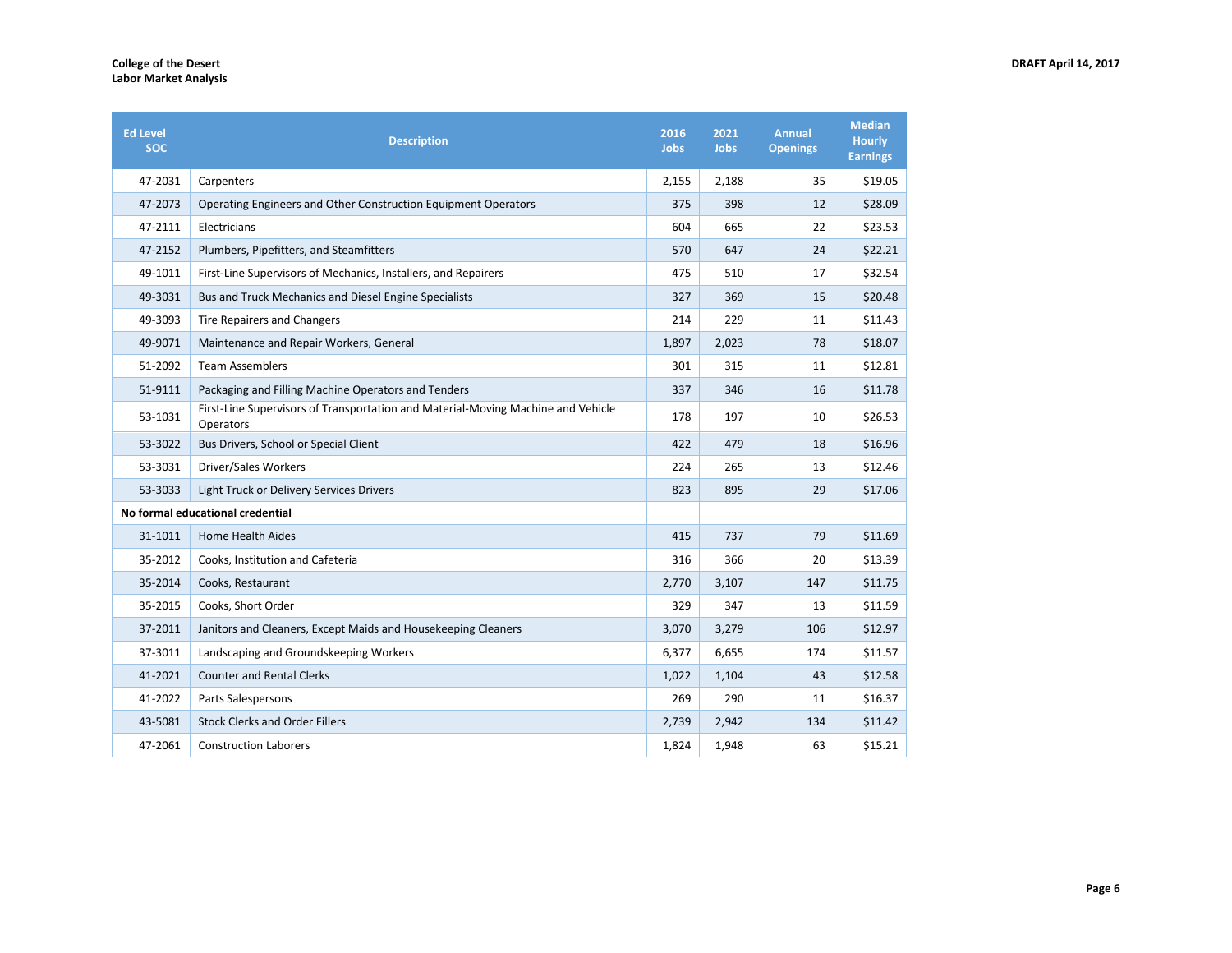| <b>Ed Level</b><br><b>SOC</b> |         | <b>Description</b>                                     | 2016<br>Jobs | 2021<br><b>Jobs</b> | <b>Annual</b><br><b>Openings</b> | <b>Median</b><br><b>Hourly</b><br><b>Earnings</b> |
|-------------------------------|---------|--------------------------------------------------------|--------------|---------------------|----------------------------------|---------------------------------------------------|
|                               | 47-2141 | Painters, Construction and Maintenance                 | 705          | 704                 | 12                               | \$16.23                                           |
|                               | 51-3011 | <b>Bakers</b>                                          | 319          | 372                 | 18                               | \$12.28                                           |
|                               | 53-7051 | Industrial Truck and Tractor Operators                 | 409          | 436                 | 16                               | \$15.34                                           |
|                               | 53-7062 | Laborers and Freight, Stock, and Material Movers, Hand | 2.781        | 2,895               | 113                              | \$12.45                                           |

## Gap Analysis

The gap analysis is to identify gaps between the high-wage, high-skill jobs in the region, and the programs offered at the College. The first section looks at the target occupations first, and compares them to the programs offered at the College. The second section starts with the programs offered at the college and identifies those that train students for jobs that are not on the target occupation list.

## **Occupation Analysis**

The following table shows the same 98 target occupations reorganized. The occupations are grouped by the type of degrees, certificates or courses that the college currently offers. For example, the first section shows the occupations for which the College offers degree and certificate options. Then, occupations for which the College offers only degree options.

| <b>SOC</b><br><b>Description</b> |                                                                                 | 2016<br><b>Jobs</b> | 2021<br><b>Jobs</b> | <b>Annual</b><br><b>Openings</b> | <b>Median</b><br>Hourly<br><b>Earnings</b> | <b>Typical Entry Level Education</b> |
|----------------------------------|---------------------------------------------------------------------------------|---------------------|---------------------|----------------------------------|--------------------------------------------|--------------------------------------|
| Degree(s) and Certificate(s)     |                                                                                 |                     |                     |                                  |                                            |                                      |
| 11-9051                          | <b>Food Service Managers</b>                                                    | 786                 | 845                 | 29                               | \$19.04                                    | High school diploma or equivalent    |
| 13-2011                          | <b>Accountants and Auditors</b>                                                 | 1,063               | 1,180               | 54                               | \$30.50                                    | Bachelor's degree                    |
| 25-9041                          | <b>Teacher Assistants</b>                                                       | 1,324               | 1,432               | 56                               | \$14.63                                    | Some college, no degree              |
| 27-1024                          | <b>Graphic Designers</b>                                                        | 342                 | 348                 | 10                               | \$20.08                                    | Bachelor's degree                    |
| 33-3012                          | Correctional Officers and Jailers                                               | 648                 | 671                 | 23                               | \$36.98                                    | High school diploma or equivalent    |
| 35-1011                          | <b>Chefs and Head Cooks</b>                                                     | 367                 | 400                 | 12                               | \$21.84                                    | High school diploma or equivalent    |
| 35-2014                          | Cooks, Restaurant                                                               | 2,770               | 3,107               | 147                              | \$11.75                                    | No formal educational credential     |
| 35-2015                          | Cooks, Short Order                                                              | 329                 | 347                 | 13                               | \$11.59                                    | No formal educational credential     |
| 37-3011                          | Landscaping and Groundskeeping Workers                                          | 6,377               | 6,655               | 174                              | \$11.57                                    | No formal educational credential     |
| 43-3031                          | Bookkeeping, Accounting, and Auditing Clerks                                    | 1,756               | 1,770               | 23                               | \$19.09                                    | Some college, no degree              |
| 49-3023                          | Automotive Service Technicians and Mechanics                                    | 1,150               | 1,213               | 45                               | \$16.96                                    | Postsecondary nondegree award        |
| 49-3031                          | <b>Bus and Truck Mechanics and Diesel Engine Specialists</b>                    | 327                 | 369                 | 15                               | \$20.48                                    | High school diploma or equivalent    |
| 49-9021                          | Heating, Air Conditioning, and Refrigeration Mechanics and<br><b>Installers</b> | 394                 | 455                 | 19                               | \$21.22                                    | Postsecondary nondegree award        |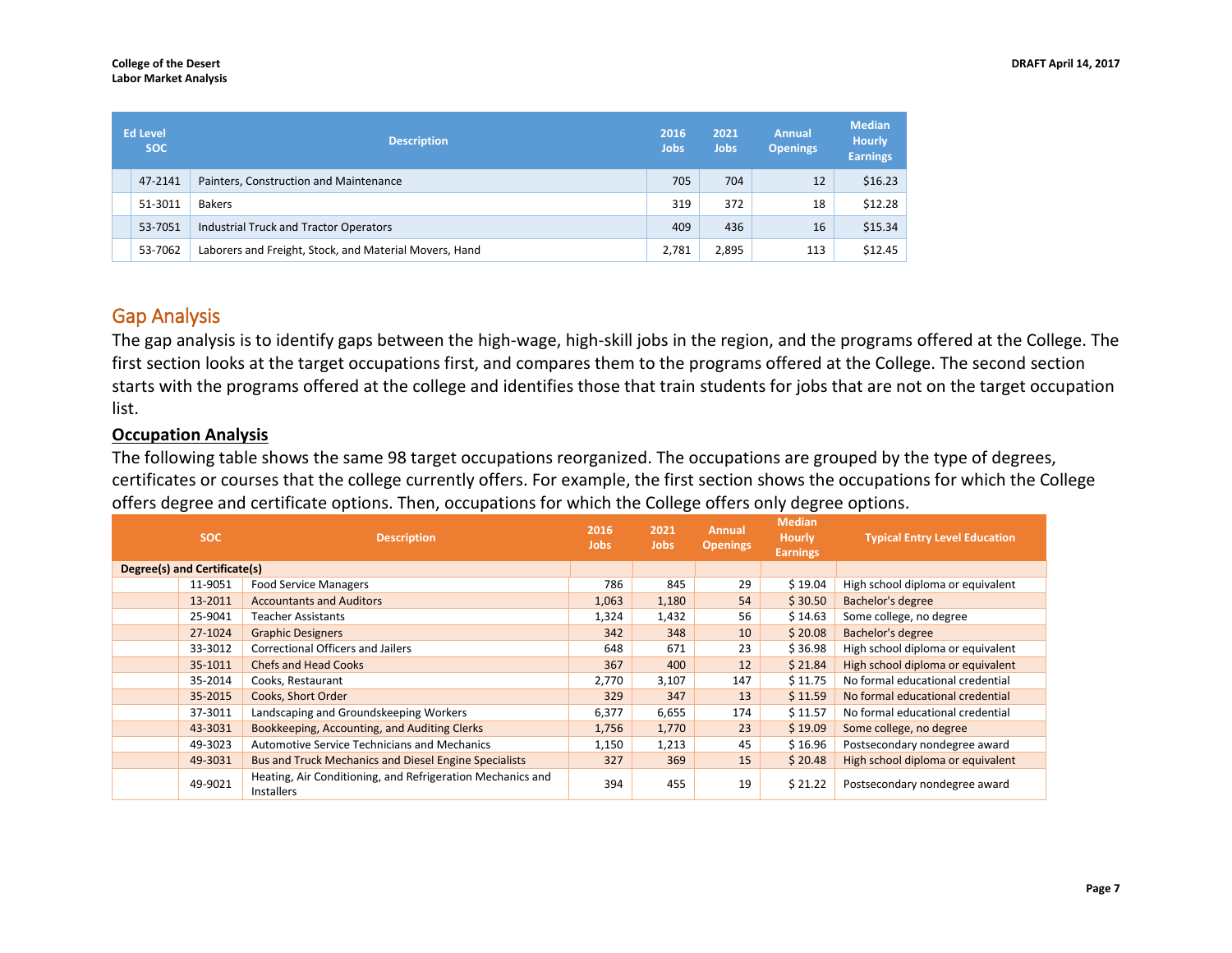|                | <b>SOC</b> | <b>Description</b>                                                                 | 2016<br><b>Jobs</b> | 2021<br><b>Jobs</b> | <b>Annual</b><br><b>Openings</b> | <b>Median</b><br><b>Hourly</b><br><b>Earnings</b> | <b>Typical Entry Level Education</b> |
|----------------|------------|------------------------------------------------------------------------------------|---------------------|---------------------|----------------------------------|---------------------------------------------------|--------------------------------------|
| Degree(s)      |            |                                                                                    |                     |                     |                                  |                                                   |                                      |
|                | 11-9199    | Managers, All Other                                                                | 875                 | 945                 | 34                               | \$25.29                                           | Bachelor's degree                    |
|                | 11-1021    | <b>General and Operations Managers</b>                                             | 2,352               | 2,534               | 100                              | \$42.42                                           | Bachelor's degree                    |
|                | 29-1141    | <b>Registered Nurses</b>                                                           | 2,834               | 3,238               | 154                              | \$45.86                                           | Bachelor's degree                    |
|                | 29-2061    | <b>Licensed Practical and Licensed Vocational Nurses</b>                           |                     | 965                 | 49                               | \$22.39                                           | Postsecondary nondegree award        |
|                | 31-1014    | <b>Nursing Assistants</b>                                                          |                     | 1,314               | 75                               | \$13.53                                           | Postsecondary nondegree award        |
|                | 33-2011    | <b>Firefighters</b>                                                                |                     | 519                 | 23                               | \$25.53                                           | Postsecondary nondegree award        |
| Certificate(s) |            |                                                                                    |                     |                     |                                  |                                                   |                                      |
|                | 11-3011    | <b>Administrative Services Managers</b>                                            | 365                 | 390                 | 12                               | \$41.31                                           | Bachelor's degree                    |
|                | 11-9141    | Property, Real Estate, and Community Association Managers                          | 653                 | 650                 | 16                               | \$22.64                                           | High school diploma or equivalent    |
|                | 13-1071    | <b>Human Resources Specialists</b>                                                 | 342                 | 359                 | 14                               | \$28.68                                           | Bachelor's degree                    |
|                | 21-1023    | Mental Health and Substance Abuse Social Workers                                   | 167                 | 194                 | 10                               | \$21.84                                           | Bachelor's degree                    |
|                | 25-2011    | <b>Preschool Teachers, Except Special Education</b>                                | 388                 | 396                 | 15                               | \$13.36                                           | Associate's degree                   |
|                | 29-2041    | <b>Emergency Medical Technicians and Paramedics</b>                                | 245                 | 292                 | 14                               | \$15.39                                           | Postsecondary nondegree award        |
|                | 31-1011    | <b>Home Health Aides</b>                                                           | 415                 | 737                 | 79                               | \$11.69                                           | No formal educational credential     |
|                | 33-3051    | Police and Sheriff's Patrol Officers                                               | 852                 | 925                 | 44                               | \$43.65                                           | High school diploma or equivalent    |
|                | 35-2012    | Cooks, Institution and Cafeteria                                                   | 316                 | 366                 | 20                               | \$13.39                                           | No formal educational credential     |
|                | 37-2021    | <b>Pest Control Workers</b>                                                        | 306                 | 324                 | 12                               | \$12.22                                           | High school diploma or equivalent    |
|                | 39-9031    | <b>Fitness Trainers and Aerobics Instructors</b>                                   | 352                 | 384                 | 13                               | \$18.46                                           | High school diploma or equivalent    |
|                | 43-1011    | First-Line Supervisors of Office and Administrative Support<br>Workers             | 1,707               | 1,827               | 51                               | \$25.26                                           | High school diploma or equivalent    |
|                | 43-4171    | <b>Receptionists and Information Clerks</b>                                        | 1,009               | 1,110               | 50                               | \$13.17                                           | High school diploma or equivalent    |
|                | 43-6014    | Secretaries and Administrative Assistants, Except Legal,<br>Medical, and Executive | 2,263               | 2,394               | 53                               | \$17.92                                           | High school diploma or equivalent    |
|                | 43-9061    | Office Clerks, General                                                             | 3,171               | 3,347               | 109                              | \$15.14                                           | High school diploma or equivalent    |
|                | 43-9199    | Office and Administrative Support Workers, All Other                               | 494                 | 516                 | 18                               | \$12.70                                           | High school diploma or equivalent    |
|                | 47-1011    | First-Line Supervisors of Construction Trades and Extraction<br><b>Workers</b>     | 648                 | 657                 | 12                               | \$27.36                                           | High school diploma or equivalent    |
|                | 47-2061    | <b>Construction Laborers</b>                                                       | 1,824               | 1,948               | 63                               | \$15.21                                           | No formal educational credential     |
| Course(s)      |            |                                                                                    |                     |                     |                                  |                                                   |                                      |
|                | 13-1051    | <b>Cost Estimators</b>                                                             | 281                 | 298                 | 12                               | \$28.72                                           | Bachelor's degree                    |
|                | 13-1111    | <b>Management Analysts</b>                                                         | 565                 | 618                 | 19                               | \$34.20                                           | Bachelor's degree                    |
|                | 25-2021    | Elementary School Teachers, Except Special Education                               | 1,566               | 1,683               | 63                               | \$37.12                                           | Bachelor's degree                    |
|                | 25-2022    | Middle School Teachers, Except Special and Career/Technical<br>Education           | 485                 | 531                 | 21                               | \$37.12                                           | Bachelor's degree                    |
|                | 25-2031    | Secondary School Teachers, Except Special and<br>Career/Technical Education        | 798                 | 866                 | 35                               | \$35.67                                           | Bachelor's degree                    |
|                | 35-1012    | First-Line Supervisors of Food Preparation and Serving<br><b>Workers</b>           | 1,390               | 1,573               | 82                               | \$13.66                                           | High school diploma or equivalent    |
|                | 37-1012    | First-Line Supervisors of Landscaping, Lawn Service, and<br>Groundskeeping Workers | 682                 | 689                 | 16                               | \$18.05                                           | High school diploma or equivalent    |
|                | 37-3013    | <b>Tree Trimmers and Pruners</b>                                                   | 375                 | 391                 | 10                               | \$15.54                                           | High school diploma or equivalent    |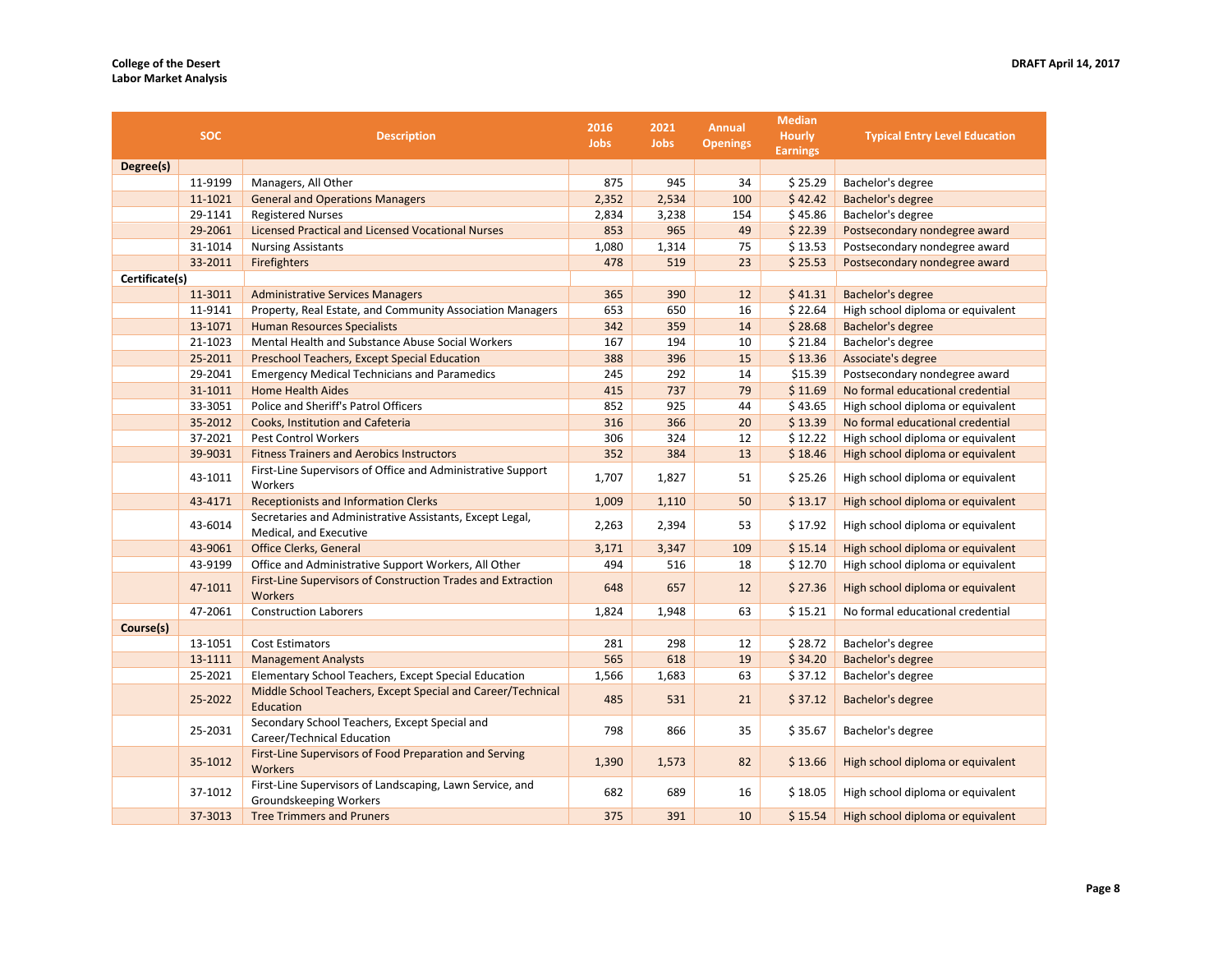|                   | <b>SOC</b> | <b>Description</b>                                                                                     |             | 2021<br><b>Jobs</b> | <b>Annual</b><br><b>Openings</b> | <b>Median</b><br><b>Hourly</b> | <b>Typical Entry Level Education</b> |
|-------------------|------------|--------------------------------------------------------------------------------------------------------|-------------|---------------------|----------------------------------|--------------------------------|--------------------------------------|
|                   |            |                                                                                                        | <b>Jobs</b> |                     |                                  | <b>Earnings</b>                |                                      |
|                   | 39-1021    | First-Line Supervisors of Personal Service Workers                                                     | 252         | 307                 | 18                               | \$17.54                        | High school diploma or equivalent    |
|                   | 41-1011    | <b>First-Line Supervisors of Retail Sales Workers</b>                                                  | 2,192       | 2,321               | 84                               | \$17.08                        | High school diploma or equivalent    |
|                   | 41-3021    | <b>Insurance Sales Agents</b>                                                                          | 421         | 464                 | 20                               | \$24.80                        | High school diploma or equivalent    |
|                   | 41-3099    | Sales Representatives, Services, All Other                                                             | 990         | 1,065               | 38                               | \$21.12                        | High school diploma or equivalent    |
|                   | 41-4012    | Sales Representatives, Wholesale and Manufacturing, Except<br><b>Technical and Scientific Products</b> | 710         | 752                 | 25                               | \$26.71                        | High school diploma or equivalent    |
|                   | 43-3021    | <b>Billing and Posting Clerks</b>                                                                      | 520         | 584                 | 25                               | \$16.99                        | High school diploma or equivalent    |
|                   | 43-4051    | <b>Customer Service Representatives</b>                                                                | 1,497       | 1,618               | 63                               | \$16.67                        | High school diploma or equivalent    |
|                   | 43-4081    | Hotel, Motel, and Resort Desk Clerks                                                                   | 1,221       | 1,251               | 70                               | \$11.85                        | High school diploma or equivalent    |
|                   | 47-2073    | Operating Engineers and Other Construction Equipment<br>Operators                                      | 375         | 398                 | 12                               | \$28.09                        | High school diploma or equivalent    |
|                   | 47-2141    | Painters, Construction and Maintenance                                                                 | 705         | 704                 | 12                               | \$16.23                        | No formal educational credential     |
|                   | 49-3093    | Tire Repairers and Changers                                                                            | 214         | 229                 | 11                               | \$11.43                        | High school diploma or equivalent    |
|                   | 51-3011    | <b>Bakers</b>                                                                                          | 319         | 372                 | 18                               | \$12.28                        | No formal educational credential     |
| <b>No Courses</b> |            |                                                                                                        |             |                     |                                  |                                |                                      |
|                   | 11-2022    | <b>Sales Managers</b>                                                                                  | 466         | 480                 | 15                               | \$42.57                        | Bachelor's degree                    |
|                   | 11-3031    | <b>Financial Managers</b>                                                                              | 438         | 452                 | 15                               | \$50.76                        | Bachelor's degree                    |
|                   | 11-9013    | Farmers, Ranchers, and Other Agricultural Managers                                                     | 828         | 751                 | 13                               | \$19.14                        | High school diploma or equivalent    |
|                   | 11-9111    | Medical and Health Services Managers                                                                   | 270         | 312                 | 16                               | \$49.22                        | Bachelor's degree                    |
|                   | 11-9151    | <b>Social and Community Service Managers</b>                                                           | 188         | 226                 | 14                               | \$29.71                        | Bachelor's degree                    |
|                   | 13-1161    | Market Research Analysts and Marketing Specialists                                                     | 346         | 383                 | 12                               | \$25.41                        | Bachelor's degree                    |
|                   | 13-1199    | <b>Business Operations Specialists, All Other</b>                                                      | 659         | 702                 | 17                               | \$31.39                        | Bachelor's degree                    |
|                   | 21-1021    | Child, Family, and School Social Workers                                                               | 243         | 261                 | 11                               | \$23.74                        | Bachelor's degree                    |
|                   | 21-1093    | Social and Human Service Assistants                                                                    | 366         | 470                 | 30                               | \$17.80                        | High school diploma or equivalent    |
|                   | 25-3098    | <b>Substitute Teachers</b>                                                                             | 1,440       | 1,526               | 47                               | \$19.14                        | Bachelor's degree                    |
|                   | 27-2022    | <b>Coaches and Scouts</b>                                                                              | 299         | 316                 | 14                               | \$14.44                        | Bachelor's degree                    |
|                   | 29-2052    | <b>Pharmacy Technicians</b>                                                                            | 408         | 463                 | 15                               | \$18.15                        | High school diploma or equivalent    |
|                   | 31-9091    | <b>Dental Assistants</b>                                                                               | 505         | 551                 | 23                               | \$16.56                        | Postsecondary nondegree award        |
|                   | 31-9092    | <b>Medical Assistants</b>                                                                              | 930         | 1,070               | 49                               | \$13.19                        | Postsecondary nondegree award        |
|                   | 37-1011    | First-Line Supervisors of Housekeeping and Janitorial<br>Workers                                       | 431         | 449                 | 11                               | \$16.86                        | High school diploma or equivalent    |
|                   | 37-2011    | Janitors and Cleaners, Except Maids and Housekeeping<br>Cleaners                                       | 3,070       | 3,279               | 106                              | \$12.97                        | No formal educational credential     |
|                   | 39-2021    | <b>Nonfarm Animal Caretakers</b>                                                                       | 443         | 495                 | 21                               | \$11.95                        | High school diploma or equivalent    |
|                   | 39-5012    | Hairdressers, Hairstylists, and Cosmetologists                                                         | 945         | 1,040               | 45                               | \$11.76                        | Postsecondary nondegree award        |
|                   | 41-2021    | <b>Counter and Rental Clerks</b>                                                                       | 1,022       | 1,104               | 43                               | \$12.58                        | No formal educational credential     |
|                   | 41-2022    | Parts Salespersons                                                                                     | 269         | 290                 | 11                               | \$16.37                        | No formal educational credential     |
|                   | 41-9022    | <b>Real Estate Sales Agents</b>                                                                        | 1,240       | 1,150               | 10                               | \$20.92                        | High school diploma or equivalent    |
|                   | 43-3071    | Tellers                                                                                                | 389         | 337                 | 14                               | \$14.12                        | High school diploma or equivalent    |
|                   | 43-5032    | Dispatchers, Except Police, Fire, and Ambulance                                                        | 236         | 259                 | 11                               | \$18.09                        | High school diploma or equivalent    |
|                   | 43-5071    | Shipping, Receiving, and Traffic Clerks                                                                | 598         | 608                 | 16                               | \$14.23                        | High school diploma or equivalent    |
|                   | 43-5081    | <b>Stock Clerks and Order Fillers</b>                                                                  | 2,739       | 2,942               | 134                              | \$11.42                        | No formal educational credential     |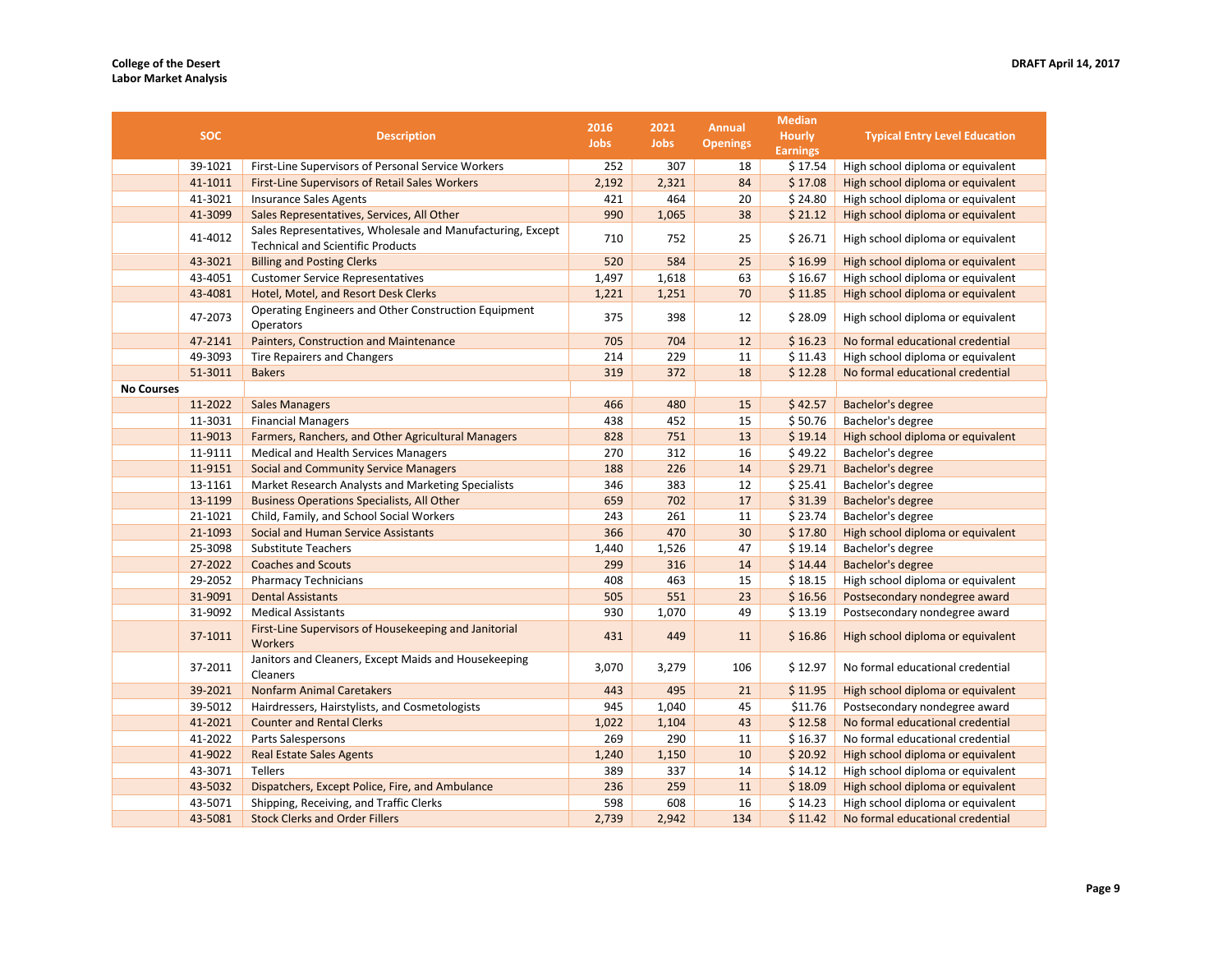| <b>SOC</b> | <b>Description</b>                                                                                   | 2016<br><b>Jobs</b> | 2021<br>Jobs | <b>Annual</b><br><b>Openings</b> | <b>Median</b><br><b>Hourly</b><br><b>Earnings</b> | <b>Typical Entry Level Education</b> |
|------------|------------------------------------------------------------------------------------------------------|---------------------|--------------|----------------------------------|---------------------------------------------------|--------------------------------------|
| 43-6013    | <b>Medical Secretaries</b>                                                                           | 665                 | 756          | 26                               | \$14.49                                           | High school diploma or equivalent    |
| 47-2031    | Carpenters                                                                                           | 2,155               | 2,188        | 35                               | \$19.05                                           | High school diploma or equivalent    |
| 47-2111    | Electricians                                                                                         | 604                 | 665          | 22                               | \$23.53                                           | High school diploma or equivalent    |
| 47-2152    | Plumbers, Pipefitters, and Steamfitters                                                              | 570                 | 647          | 24                               | \$22.21                                           | High school diploma or equivalent    |
| 49-1011    | First-Line Supervisors of Mechanics, Installers, and Repairers                                       | 475                 | 510          | 17                               | \$32.54                                           | High school diploma or equivalent    |
| 49-2022    | Telecommunications Equipment Installers and Repairers,<br><b>Except Line Installers</b>              | 291                 | 336          | 12                               | \$27.22                                           | Postsecondary nondegree award        |
| 49-9071    | Maintenance and Repair Workers, General                                                              | 1,897               | 2,023        | 78                               | \$18.07                                           | High school diploma or equivalent    |
| 51-2092    | <b>Team Assemblers</b>                                                                               | 301                 | 315          | 11                               | \$12.81                                           | High school diploma or equivalent    |
| 51-9111    | Packaging and Filling Machine Operators and Tenders                                                  | 337                 | 346          | 16                               | \$11.78                                           | High school diploma or equivalent    |
| 53-1031    | First-Line Supervisors of Transportation and Material-Moving<br><b>Machine and Vehicle Operators</b> | 178                 | 197          | 10                               | \$26.53                                           | High school diploma or equivalent    |
| 53-3022    | Bus Drivers, School or Special Client                                                                | 422                 | 479          | 18                               | \$16.96                                           | High school diploma or equivalent    |
| 53-3031    | <b>Driver/Sales Workers</b>                                                                          | 224                 | 265          | 13                               | \$12.46                                           | High school diploma or equivalent    |
| 53-3032    | Heavy and Tractor-Trailer Truck Drivers                                                              | 1,516               | 1,693        | 64                               | \$21.36                                           | Postsecondary nondegree award        |
| 53-3033    | Light Truck or Delivery Services Drivers                                                             | 823                 | 895          | 29                               | \$17.06                                           | High school diploma or equivalent    |
| 53-7051    | Industrial Truck and Tractor Operators                                                               | 409                 | 436          | 16                               | \$15.34                                           | No formal educational credential     |
| 53-7062    | Laborers and Freight, Stock, and Material Movers, Hand                                               | 2,781               | 2,895        | 113                              | \$12.45                                           | No formal educational credential     |

## **Program Analysis**

This table shows the degree and certificate programs at the College, and the relevant occupations. The final column shows if the occupation is on the Target Occupation list (above). If the occupation is not on the Target Occupation list, it means the occupation has fewer than 10 annual openings, a median hourly wage under \$11.25/hour, or, typically requires more than a Bachelor's Degree.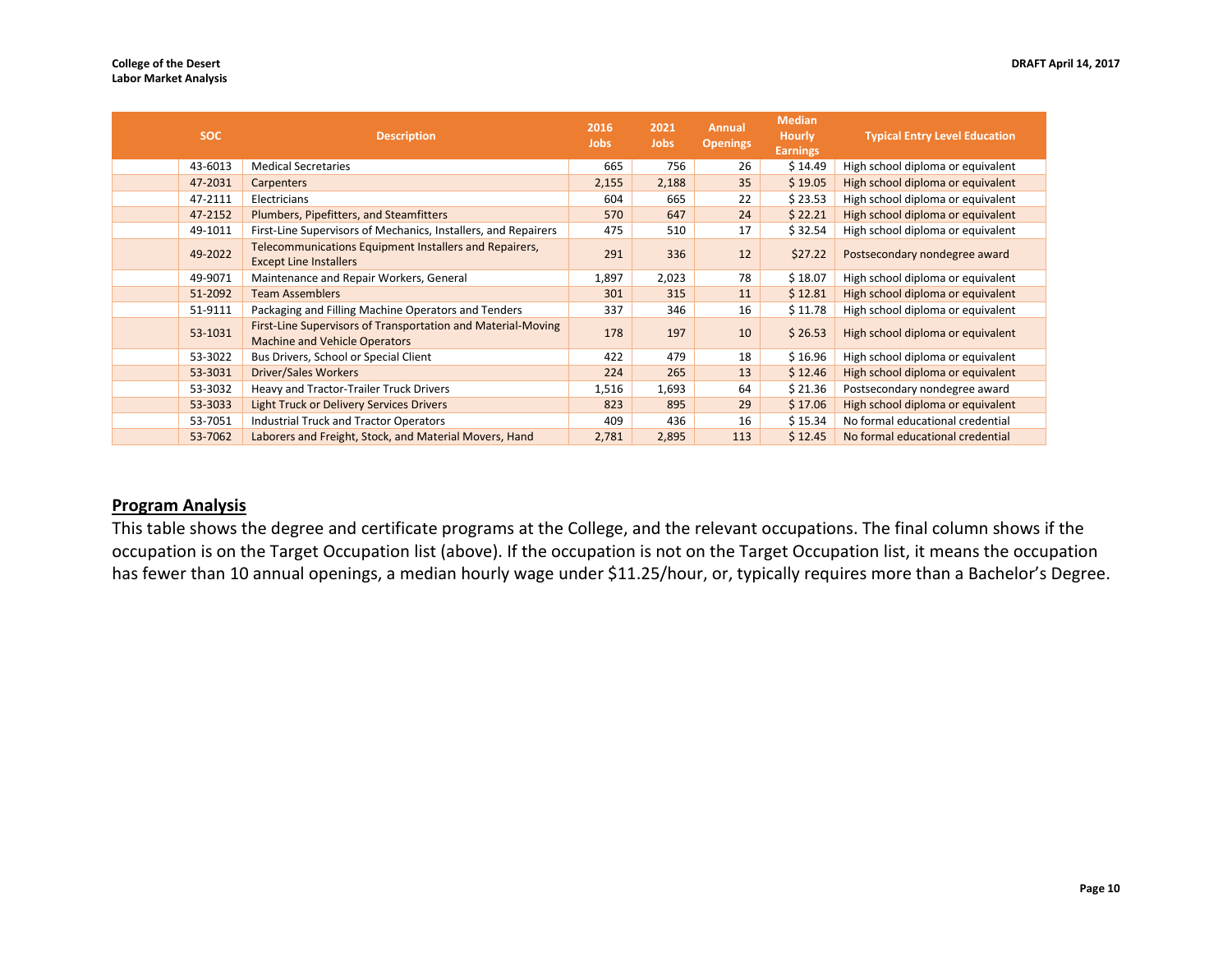|                     |                                                  |                      |                 |                 | <b>Programs Linked to Occupations</b>         |                                                                                    |                                      |
|---------------------|--------------------------------------------------|----------------------|-----------------|-----------------|-----------------------------------------------|------------------------------------------------------------------------------------|--------------------------------------|
| <b>Control</b><br># | <b>Program Title</b>                             | <b>Program Award</b> | <b>TOP Code</b> | <b>CIP Code</b> | <b>SOC Codes &amp;</b><br><b>Descriptions</b> | <b>Description</b>                                                                 | <b>Target</b><br><b>Occuplation?</b> |
| 04343               | <b>Plant Science</b>                             | <b>AS</b>            | 010300          | 01.0304         | 119013                                        | Farmers, Ranchers, & Other Agricultural Managers                                   | Yes                                  |
|                     |                                                  |                      |                 |                 | 259021                                        | Farm and Home Management Advisors                                                  |                                      |
|                     |                                                  |                      |                 |                 | 451011                                        | First-Line Supervisors of Farming, Fishing, and Forestry Workers                   |                                      |
| 31079               | <b>Arborist Technician</b>                       | Certificate          | 010900          | 01.0601         | 119013                                        | Farmers, Ranchers, & Other Agricultural Managers                                   | Yes                                  |
|                     |                                                  |                      |                 |                 | 271023                                        | <b>Floral Designers</b>                                                            |                                      |
|                     |                                                  |                      |                 |                 | 371012                                        | First-Line Supervisors of Landscaping, Lawn Service, and<br>Groundskeeping Workers | Yes                                  |
|                     |                                                  |                      |                 |                 | 372021                                        | <b>Pest Control Workers</b>                                                        | Yes                                  |
|                     |                                                  |                      |                 |                 | 373012                                        | Pesticide Handlers, Sprayers, and Applicators, Vegetation                          |                                      |
|                     |                                                  |                      |                 |                 | 373013                                        | <b>Tree Trimmers and Pruners</b>                                                   | Yes                                  |
| 32961               | <b>Environmental Horticulture</b>                | AS, Certificate      | 010900          | 01.0601         | 119013                                        | Farmers, Ranchers, & Other Agricultural Managers                                   | Yes                                  |
|                     |                                                  |                      |                 |                 | 271023                                        | <b>Floral Designers</b>                                                            |                                      |
|                     |                                                  |                      |                 |                 | 371012                                        | First-Line Supervisors of Landscaping, Lawn Service, and<br>Groundskeeping Workers | Yes                                  |
|                     |                                                  |                      |                 |                 | 372021                                        | <b>Pest Control Workers</b>                                                        | Yes                                  |
|                     |                                                  |                      |                 |                 | 373012                                        | Pesticide Handlers, Sprayers, and Applicators, Vegetation                          |                                      |
|                     |                                                  |                      |                 |                 | 373013                                        | <b>Tree Trimmers and Pruners</b>                                                   | Yes                                  |
| 31786               | Landscape and Irrigation<br><b>Technician</b>    | Certificate          | 010900          | 01.0601         | 119013                                        | Farmers, Ranchers, & Other Agricultural Managers                                   | Yes                                  |
|                     |                                                  |                      |                 |                 | 271023                                        | <b>Floral Designers</b>                                                            |                                      |
|                     |                                                  |                      |                 |                 | 371012                                        | First-Line Supervisors of Landscaping, Lawn Service, and<br>Groundskeeping Workers | Yes                                  |
|                     |                                                  |                      |                 |                 | 372021                                        | <b>Pest Control Workers</b>                                                        | Yes                                  |
|                     |                                                  |                      |                 |                 | 373012                                        | Pesticide Handlers, Sprayers, and Applicators, Vegetation                          |                                      |
|                     |                                                  |                      |                 |                 | 373013                                        | <b>Tree Trimmers and Pruners</b>                                                   | Yes                                  |
| 13485               | <b>Pest Management Technician</b>                | Certificate          | 010900          | 01.0601         | 119013                                        | Farmers, Ranchers, & Other Agricultural Managers                                   | Yes                                  |
|                     |                                                  |                      |                 |                 | 271023                                        | <b>Floral Designers</b>                                                            |                                      |
|                     |                                                  |                      |                 |                 | 371012                                        | First-Line Supervisors of Landscaping, Lawn Service, and<br>Groundskeeping Workers | Yes                                  |
|                     |                                                  |                      |                 |                 | 372021                                        | <b>Pest Control Workers</b>                                                        | Yes                                  |
|                     |                                                  |                      |                 |                 | 373012                                        | Pesticide Handlers, Sprayers, and Applicators, Vegetation                          |                                      |
|                     |                                                  |                      |                 |                 | 373013                                        | <b>Tree Trimmers and Pruners</b>                                                   | Yes                                  |
| 04341               | <b>Turfgrass Management</b>                      | AS, Certificate      | 010940          | 01.0607         | 371012                                        | First-Line Supervisors of Landscaping, Lawn Service, and<br>Groundskeeping Workers | Yes                                  |
|                     |                                                  |                      |                 |                 | 372021                                        | <b>Pest Control Workers</b>                                                        | Yes                                  |
|                     |                                                  |                      |                 |                 | 373012                                        | Pesticide Handlers, Sprayers, and Applicators, Vegetation                          |                                      |
| 18685               | <b>Turfgrass Management</b><br><b>Technician</b> | Certificate          | 010940          | 01.0607         | 371012                                        | First-Line Supervisors of Landscaping, Lawn Service, and<br>Groundskeeping Workers | Yes                                  |
|                     |                                                  |                      |                 |                 | 372021                                        | Pest Control Workers                                                               | Yes                                  |
|                     |                                                  |                      |                 |                 | 373012                                        | Pesticide Handlers, Sprayers, and Applicators, Vegetation                          |                                      |
| 07908               | <b>Desert Ecologist</b>                          | Certificate          | 011500          | 03.0101         | 191031                                        | <b>Conservation Scientists</b>                                                     |                                      |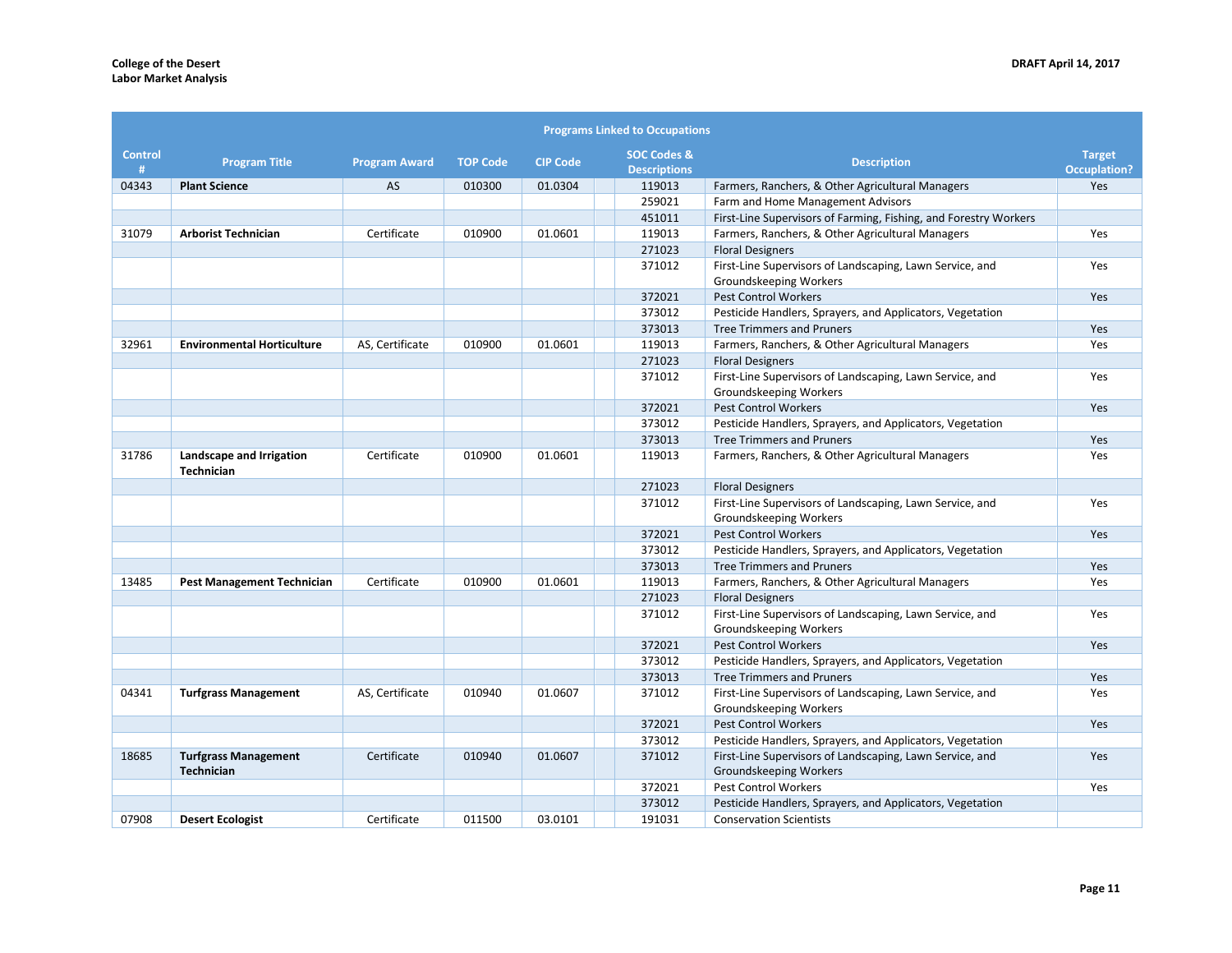| <b>Programs Linked to Occupations</b> |                                              |                      |                 |                 |                                               |                                                                                    |                                      |  |  |  |  |  |
|---------------------------------------|----------------------------------------------|----------------------|-----------------|-----------------|-----------------------------------------------|------------------------------------------------------------------------------------|--------------------------------------|--|--|--|--|--|
| <b>Control</b><br>#                   | <b>Program Title</b>                         | <b>Program Award</b> | <b>TOP Code</b> | <b>CIP Code</b> | <b>SOC Codes &amp;</b><br><b>Descriptions</b> | <b>Description</b>                                                                 | <b>Target</b><br><b>Occuplation?</b> |  |  |  |  |  |
|                                       |                                              |                      |                 |                 | 451011                                        | First-Line Supervisors of Farming, Fishing, and Forestry Workers                   |                                      |  |  |  |  |  |
| 18684                                 | <b>Natural Resources</b>                     | AS, Certificate      | 011500          | 03.0101         | 191031                                        | <b>Conservation Scientists</b>                                                     |                                      |  |  |  |  |  |
|                                       |                                              |                      |                 |                 | 173031                                        | Surveying and Mapping Technicians                                                  |                                      |  |  |  |  |  |
|                                       |                                              |                      |                 |                 | 194091                                        | Environmental Science and Protection Technicians, Including<br>Health              |                                      |  |  |  |  |  |
|                                       |                                              |                      |                 |                 | 194093                                        | <b>Forest and Conservation Technicians</b>                                         |                                      |  |  |  |  |  |
|                                       |                                              |                      |                 |                 | 333031                                        | Fish and Game Wardens                                                              |                                      |  |  |  |  |  |
|                                       |                                              |                      |                 |                 | 399032                                        | <b>Recreation Workers</b>                                                          |                                      |  |  |  |  |  |
|                                       |                                              |                      |                 |                 | 451011                                        | First-Line Supervisors of Farming, Fishing, and Forestry Workers                   |                                      |  |  |  |  |  |
|                                       |                                              |                      |                 |                 | 454011                                        | <b>Forest and Conservation Workers</b>                                             |                                      |  |  |  |  |  |
| 21132                                 | <b>Architectural Technology</b>              | AS, Certificate      | 020100          | 04.0901         | 119041                                        | Architectural and Engineering Managers                                             |                                      |  |  |  |  |  |
|                                       |                                              |                      |                 |                 | 173011                                        | <b>Architectural and Civil Drafters</b>                                            |                                      |  |  |  |  |  |
|                                       |                                              |                      |                 |                 | 173012                                        | <b>Electrical and Electronic Drafters</b>                                          |                                      |  |  |  |  |  |
|                                       |                                              |                      |                 |                 | 173013                                        | <b>Mechanical Drafters</b>                                                         |                                      |  |  |  |  |  |
|                                       |                                              |                      |                 |                 | 173019                                        | Drafters, All Other                                                                |                                      |  |  |  |  |  |
| 31721                                 | <b>General Business</b>                      | AA                   | 050100          | 52.0101         | 111021                                        | <b>General and Operations Managers</b>                                             | Yes                                  |  |  |  |  |  |
|                                       |                                              |                      |                 |                 | 112022                                        | Sales Managers                                                                     | Yes                                  |  |  |  |  |  |
|                                       |                                              |                      |                 |                 | 113011                                        | <b>Administrative Services Managers</b>                                            | Yes                                  |  |  |  |  |  |
|                                       |                                              |                      |                 |                 | 113051                                        | <b>Industrial Production Managers</b>                                              |                                      |  |  |  |  |  |
|                                       |                                              |                      |                 |                 | 131051                                        | <b>Cost Estimators</b>                                                             | Yes                                  |  |  |  |  |  |
|                                       |                                              |                      |                 |                 | 131111                                        | <b>Management Analysts</b>                                                         | Yes                                  |  |  |  |  |  |
| 21136                                 | <b>Accounting</b>                            | AS, Certificate      | 050200          | 52.0302         | 132011                                        | <b>Accountants and Auditors</b>                                                    | Yes                                  |  |  |  |  |  |
|                                       |                                              |                      |                 |                 | 132082                                        | <b>Tax Preparers</b>                                                               |                                      |  |  |  |  |  |
|                                       |                                              |                      |                 |                 | 433031                                        | Bookkeeping, Accounting, and Auditing Clerks                                       | Yes                                  |  |  |  |  |  |
|                                       |                                              |                      |                 |                 | 433051                                        | Payroll and Timekeeping Clerks                                                     |                                      |  |  |  |  |  |
|                                       |                                              |                      |                 |                 | 434011                                        | <b>Brokerage Clerks</b>                                                            |                                      |  |  |  |  |  |
| 21128                                 | <b>Human Resource Generalist</b>             | Certificate          | 050630          | 52.0204         | 431011                                        | First-Line Supervisors of Office and Administrative Support<br>Workers             | Yes                                  |  |  |  |  |  |
| 21135                                 | <b>Retail Management</b>                     | Certificate          | 050650          | 52.0212         | 111021                                        | <b>General and Operations Managers</b>                                             | Yes                                  |  |  |  |  |  |
|                                       |                                              |                      |                 |                 | 411011                                        | First-Line Supervisors of Retail Sales Workers                                     | Yes                                  |  |  |  |  |  |
|                                       |                                              |                      |                 |                 | 251011                                        | <b>Business Teachers, Postsecondary</b>                                            |                                      |  |  |  |  |  |
| 07910                                 | <b>Administrative Office</b><br>Assistant    | Certificate          | 051400          | 52.0401         | 436011                                        | <b>Executive Secretaries and Executive Administrative Assistants</b>               |                                      |  |  |  |  |  |
|                                       |                                              |                      |                 |                 | 436014                                        | Secretaries and Administrative Assistants, Except Legal, Medical,<br>and Executive | Yes                                  |  |  |  |  |  |
| 04346                                 | <b>Administrative Office</b><br>Professional | Certificate          | 051400          | 52.0401         | 436011                                        | <b>Executive Secretaries and Executive Administrative Assistants</b>               |                                      |  |  |  |  |  |
|                                       |                                              |                      |                 |                 | 436014                                        | Secretaries and Administrative Assistants, Except Legal, Medical,<br>and Executive | Yes                                  |  |  |  |  |  |
| 07906                                 | Journalism                                   | AA-T                 | 060200          | 09.0401         | 273021                                        | <b>Broadcast News Analysts</b>                                                     |                                      |  |  |  |  |  |
|                                       |                                              |                      |                 |                 | 273022                                        | <b>Reporters and Correspondents</b>                                                |                                      |  |  |  |  |  |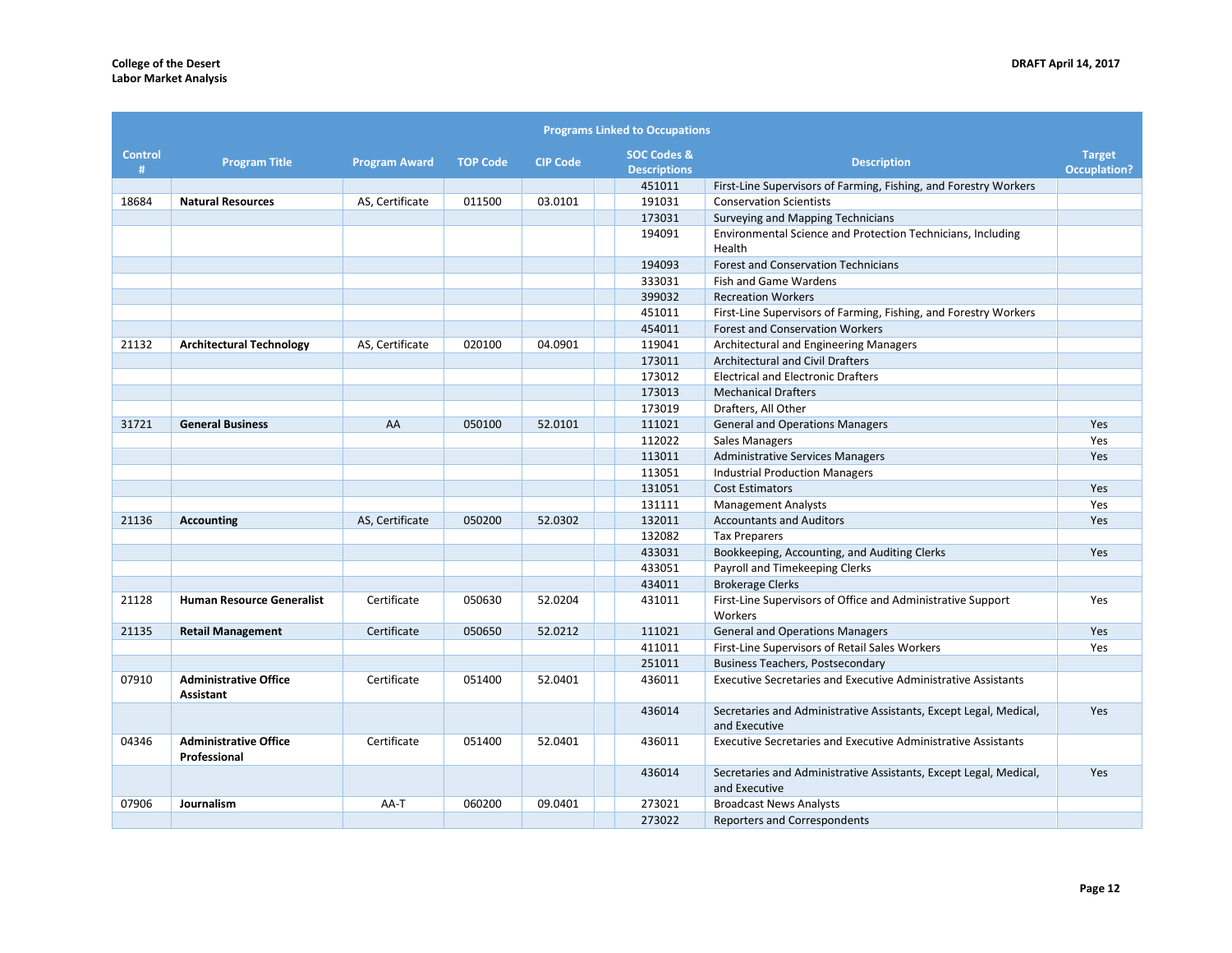|                     |                                               |                      |                 |                 | <b>Programs Linked to Occupations</b>                    |                                                                                  |                                      |
|---------------------|-----------------------------------------------|----------------------|-----------------|-----------------|----------------------------------------------------------|----------------------------------------------------------------------------------|--------------------------------------|
| <b>Control</b><br># | <b>Program Title</b>                          | <b>Program Award</b> | <b>TOP Code</b> | <b>CIP Code</b> | <b>SOC Codes &amp;</b><br><b>Descriptions</b>            | <b>Description</b>                                                               | <b>Target</b><br><b>Occuplation?</b> |
|                     |                                               |                      |                 |                 | 273041                                                   | Editors                                                                          |                                      |
|                     |                                               |                      |                 |                 | 273043                                                   | <b>Writers and Authors</b>                                                       |                                      |
| 04352               | <b>Digital Design &amp; Production</b>        | AA, Certificate      | 061460          | 11.0803         | 271024                                                   | <b>Graphic Designers</b>                                                         | Yes                                  |
| 12021               | <b>Computer Information</b><br><b>Systems</b> | AS                   | 070200          | 110103          | 151121                                                   | <b>Computer Systems Analysts</b>                                                 |                                      |
|                     |                                               |                      |                 |                 | 151122                                                   | <b>Information Security Analysts</b>                                             |                                      |
|                     |                                               |                      |                 |                 | 151151                                                   | <b>Computer User Support Specialists</b>                                         |                                      |
|                     |                                               |                      |                 |                 | 151199                                                   | Computer Occupations, All Other                                                  |                                      |
| 19310               | <b>Fitness Specialist</b>                     | Certificate          | 083520          | 31.0507         | 299091                                                   | <b>Athletic Trainers</b>                                                         |                                      |
|                     |                                               |                      |                 |                 | 399031                                                   | <b>Fitness Trainers and Aerobics Instructors</b>                                 | Yes                                  |
| 04385               | Recreation                                    | AA                   | 083610          | 31.0101         | 251193                                                   | Recreation and Fitness Studies Teachers, Postsecondary                           |                                      |
|                     |                                               |                      |                 |                 | 399032                                                   | <b>Recreation Workers</b>                                                        |                                      |
| 21134               | Air Conditioning and<br>Refrigeration         | AS, Certificate      | 094600          | 15.0501         | 472231                                                   | Solar Photovoltaic Installers                                                    |                                      |
|                     |                                               |                      |                 |                 | 474099                                                   | Construction and Related Workers, All Other                                      |                                      |
|                     |                                               |                      |                 |                 | 499021                                                   | Heating, Air Conditioning, and Refrigeration Mechanics and<br>Installers         | Yes                                  |
|                     | <b>Energy Systems Technology</b>              | Certificate          | 094610          | 15.0503         | 112011.10                                                | <b>Green Marketers</b>                                                           |                                      |
|                     |                                               |                      |                 |                 | 119199.10                                                | Wind Energy Project Managers                                                     |                                      |
|                     |                                               |                      |                 |                 | 131199.01                                                | <b>Energy Auditors</b>                                                           |                                      |
|                     |                                               |                      |                 |                 | 131199.1                                                 | <b>Sustainability Specialists</b>                                                |                                      |
|                     |                                               |                      |                 |                 | 172199.1                                                 | Solar Energy Systems Engineers                                                   |                                      |
|                     |                                               |                      |                 |                 | 414011.07                                                | Solar Sales Representatives and Assessors                                        |                                      |
|                     |                                               |                      |                 |                 | 471011                                                   | Solar Energy Installation Managers                                               |                                      |
|                     |                                               |                      |                 |                 | 472231                                                   | Solar Photovoltaic Installers                                                    |                                      |
|                     |                                               |                      |                 |                 | 474099.02                                                | Solar Thermal Installers and Technicians                                         |                                      |
|                     |                                               |                      |                 |                 | 474099                                                   | Weatherization Installers and Technicians                                        |                                      |
|                     |                                               |                      |                 |                 | 491011                                                   | First-Line Supervisors of Mechanics, Installers, and Repairers                   | Yes                                  |
|                     |                                               |                      |                 |                 | 499021                                                   | Heating, Air Conditioning, and Refrigeration Mechanics and<br>Installers         | Yes                                  |
| 13487               | <b>Automotive Air Conditioning</b>            | Certificate          | 094800          | 47.0604         | 491011                                                   | First-Line Supervisors of Mechanics, Installers, and Repairers                   | Yes                                  |
|                     |                                               |                      |                 |                 | 492093                                                   | Electrical and Electronics Installers and Repairers, Transportation<br>Equipment |                                      |
|                     |                                               |                      |                 |                 | 492096                                                   | Electronic Equipment Installers and Repairers, Motor Vehicles                    |                                      |
|                     |                                               |                      |                 |                 | 493023                                                   | <b>Automotive Service Technicians and Mechanics</b>                              | Yes                                  |
|                     |                                               |                      |                 |                 | 493051                                                   | Motorboat Mechanics and Service Technicians                                      |                                      |
|                     |                                               |                      |                 |                 | 493052                                                   | <b>Motorcycle Mechanics</b>                                                      |                                      |
|                     |                                               |                      |                 | 493053          | Outdoor Power Equipment and Other Small Engine Mechanics |                                                                                  |                                      |
|                     |                                               |                      |                 |                 | 493092                                                   | Recreational Vehicle Service Technicians                                         |                                      |
| 04384               | <b>Automotive Electrical</b>                  | Certificate          | 094800          | 47.0604         | 491011                                                   | First-Line Supervisors of Mechanics, Installers, and Repairers                   | Yes                                  |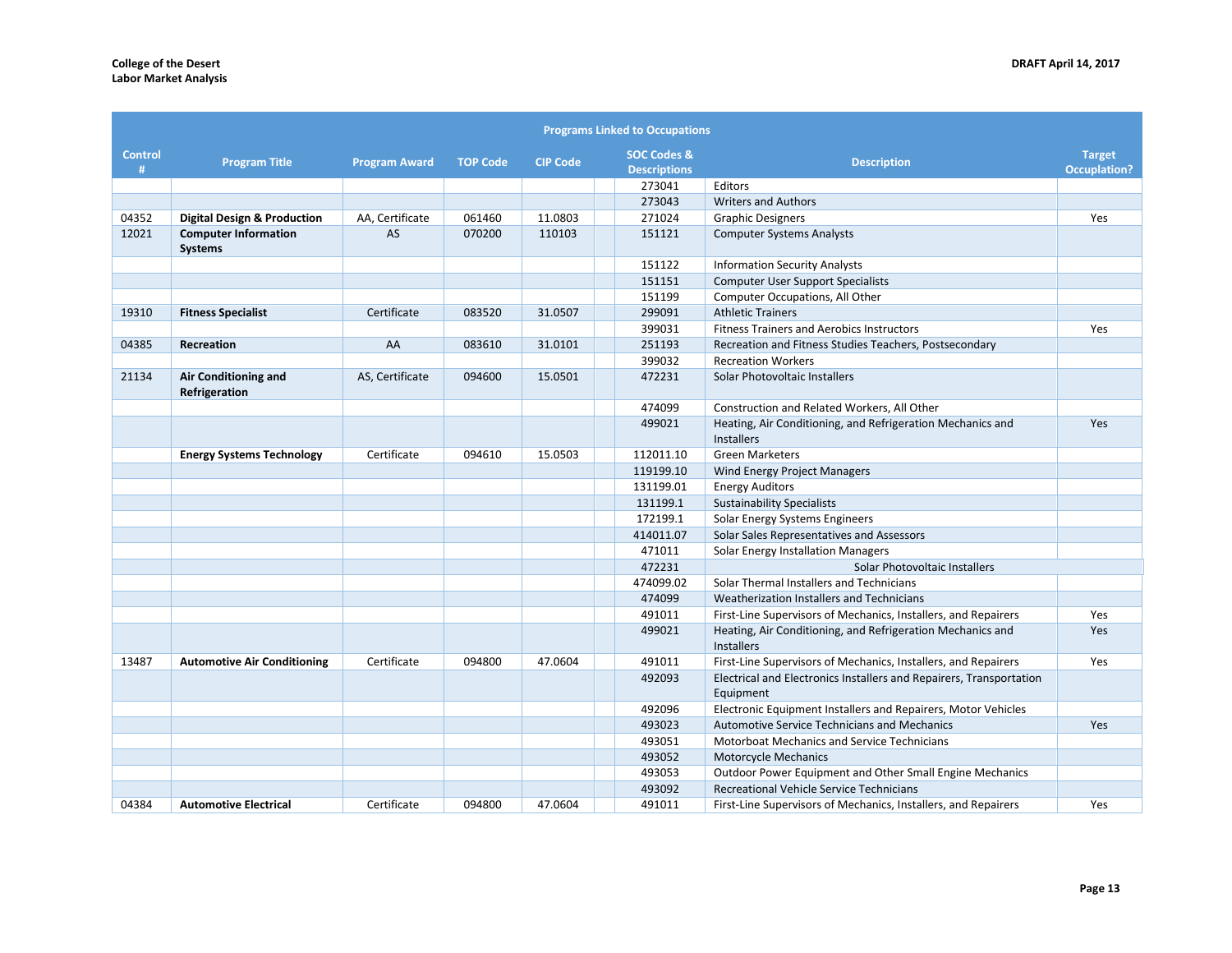|                     | <b>Programs Linked to Occupations</b>        |                      |                 |                 |  |                                               |                                                                                  |                                      |
|---------------------|----------------------------------------------|----------------------|-----------------|-----------------|--|-----------------------------------------------|----------------------------------------------------------------------------------|--------------------------------------|
| <b>Control</b><br># | <b>Program Title</b>                         | <b>Program Award</b> | <b>TOP Code</b> | <b>CIP Code</b> |  | <b>SOC Codes &amp;</b><br><b>Descriptions</b> | <b>Description</b>                                                               | <b>Target</b><br><b>Occuplation?</b> |
|                     |                                              |                      |                 |                 |  | 492093                                        | Electrical and Electronics Installers and Repairers, Transportation<br>Equipment |                                      |
|                     |                                              |                      |                 |                 |  | 492096                                        | Electronic Equipment Installers and Repairers, Motor Vehicles                    |                                      |
|                     |                                              |                      |                 |                 |  | 493023                                        | <b>Automotive Service Technicians and Mechanics</b>                              | Yes                                  |
|                     |                                              |                      |                 |                 |  | 493051                                        | Motorboat Mechanics and Service Technicians                                      |                                      |
|                     |                                              |                      |                 |                 |  | 493052                                        | <b>Motorcycle Mechanics</b>                                                      |                                      |
|                     |                                              |                      |                 |                 |  | 493053                                        | Outdoor Power Equipment and Other Small Engine Mechanics                         |                                      |
|                     |                                              |                      |                 |                 |  | 493092                                        | Recreational Vehicle Service Technicians                                         |                                      |
| 04384               | <b>Automotive Emissions</b>                  | Certificate          | 094800          | 47.0604         |  | 491011                                        | First-Line Supervisors of Mechanics, Installers, and Repairers                   | Yes                                  |
|                     |                                              |                      |                 |                 |  | 492093                                        | Electrical and Electronics Installers and Repairers, Transportation<br>Equipment |                                      |
|                     |                                              |                      |                 |                 |  | 492096                                        | Electronic Equipment Installers and Repairers, Motor Vehicles                    |                                      |
|                     |                                              |                      |                 |                 |  | 493023                                        | <b>Automotive Service Technicians and Mechanics</b>                              | Yes                                  |
|                     |                                              |                      |                 |                 |  | 493051                                        | Motorboat Mechanics and Service Technicians                                      |                                      |
|                     |                                              |                      |                 |                 |  | 493052                                        | <b>Motorcycle Mechanics</b>                                                      |                                      |
|                     |                                              |                      |                 |                 |  | 493053                                        | Outdoor Power Equipment and Other Small Engine Mechanics                         |                                      |
|                     |                                              |                      |                 |                 |  | 493092                                        | Recreational Vehicle Service Technicians                                         |                                      |
| 07923               | <b>Automotive Engine</b><br>Management       | Certificate          | 094800          | 47.0604         |  | 491011                                        | First-Line Supervisors of Mechanics, Installers, and Repairers                   | Yes                                  |
|                     |                                              |                      |                 |                 |  | 492093                                        | Electrical and Electronics Installers and Repairers, Transportation<br>Equipment |                                      |
|                     |                                              |                      |                 |                 |  | 492096                                        | Electronic Equipment Installers and Repairers, Motor Vehicles                    |                                      |
|                     |                                              |                      |                 |                 |  | 493023                                        | <b>Automotive Service Technicians and Mechanics</b>                              | Yes                                  |
|                     |                                              |                      |                 |                 |  | 493051                                        | Motorboat Mechanics and Service Technicians                                      |                                      |
|                     |                                              |                      |                 |                 |  | 493052                                        | <b>Motorcycle Mechanics</b>                                                      |                                      |
|                     |                                              |                      |                 |                 |  | 493053                                        | <b>Outdoor Power Equipment and Other Small Engine Mechanics</b>                  |                                      |
|                     |                                              |                      |                 |                 |  | 493092                                        | Recreational Vehicle Service Technicians                                         |                                      |
| 07928               | <b>Automotive Technology</b>                 | AS                   | 094800          | 47.0604         |  | 491011                                        | First-Line Supervisors of Mechanics, Installers, and Repairers                   | Yes                                  |
|                     |                                              |                      |                 |                 |  | 492093                                        | Electrical and Electronics Installers and Repairers, Transportation<br>Equipment |                                      |
|                     |                                              |                      |                 |                 |  | 492096                                        | Electronic Equipment Installers and Repairers, Motor Vehicles                    |                                      |
|                     |                                              |                      |                 |                 |  | 493023                                        | <b>Automotive Service Technicians and Mechanics</b>                              | Yes                                  |
|                     |                                              |                      |                 |                 |  | 493051                                        | Motorboat Mechanics and Service Technicians                                      |                                      |
|                     |                                              |                      |                 |                 |  | 493052                                        | Motorcycle Mechanics                                                             |                                      |
|                     |                                              |                      |                 |                 |  | 493053                                        | Outdoor Power Equipment and Other Small Engine Mechanics                         |                                      |
|                     |                                              |                      |                 |                 |  | 493092                                        | Recreational Vehicle Service Technicians                                         |                                      |
| 32878               | <b>Automotive Transmission &amp;</b><br>Axle | Certificate          | 094800          | 47.0604         |  | 491011                                        | First-Line Supervisors of Mechanics, Installers, and Repairers                   | Yes                                  |
|                     |                                              |                      |                 |                 |  | 492093                                        | Electrical and Electronics Installers and Repairers, Transportation<br>Equipment |                                      |
|                     |                                              |                      |                 |                 |  | 492096                                        | Electronic Equipment Installers and Repairers, Motor Vehicles                    |                                      |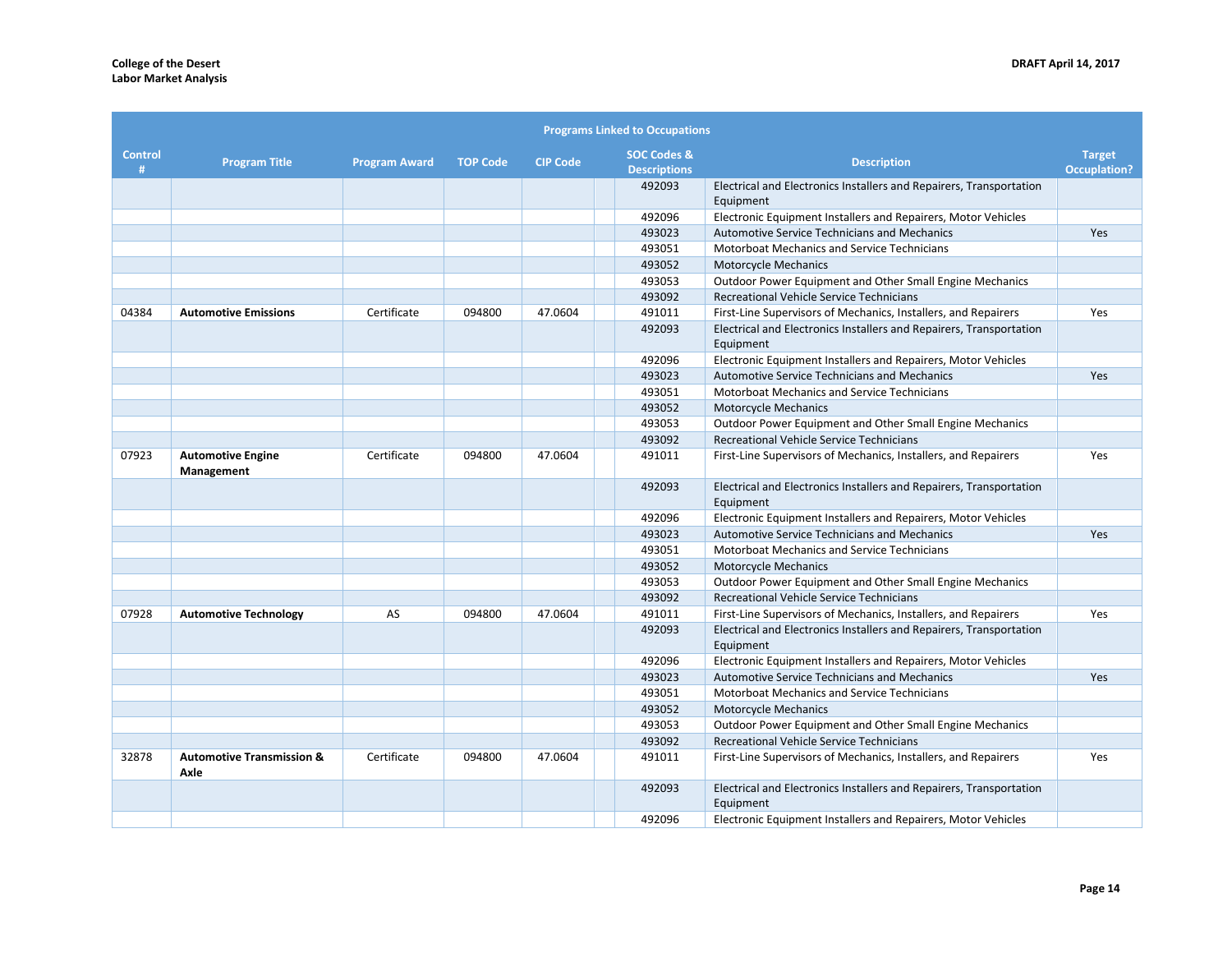|              | <b>Programs Linked to Occupations</b>                 |                      |                 |                 |                                               |                                                                                  |                                      |
|--------------|-------------------------------------------------------|----------------------|-----------------|-----------------|-----------------------------------------------|----------------------------------------------------------------------------------|--------------------------------------|
| Control<br># | <b>Program Title</b>                                  | <b>Program Award</b> | <b>TOP Code</b> | <b>CIP Code</b> | <b>SOC Codes &amp;</b><br><b>Descriptions</b> | <b>Description</b>                                                               | <b>Target</b><br><b>Occuplation?</b> |
|              |                                                       |                      |                 |                 | 493023                                        | Automotive Service Technicians and Mechanics                                     | Yes                                  |
|              |                                                       |                      |                 |                 | 493051                                        | <b>Motorboat Mechanics and Service Technicians</b>                               |                                      |
|              |                                                       |                      |                 |                 | 493052                                        | Motorcycle Mechanics                                                             |                                      |
|              |                                                       |                      |                 |                 | 493053                                        | Outdoor Power Equipment and Other Small Engine Mechanics                         |                                      |
|              |                                                       |                      |                 |                 | 493092                                        | Recreational Vehicle Service Technicians                                         |                                      |
| 33321        | <b>General Automotive Service</b>                     | Certificate          | 094800          | 47.0604         | 491011                                        | First-Line Supervisors of Mechanics, Installers, and Repairers                   | Yes                                  |
|              |                                                       |                      |                 |                 | 492093                                        | Electrical and Electronics Installers and Repairers, Transportation<br>Equipment |                                      |
|              |                                                       |                      |                 |                 | 492096                                        | Electronic Equipment Installers and Repairers, Motor Vehicles                    |                                      |
|              |                                                       |                      |                 |                 | 493023                                        | <b>Automotive Service Technicians and Mechanics</b>                              | Yes                                  |
|              |                                                       |                      |                 |                 | 493051                                        | Motorboat Mechanics and Service Technicians                                      |                                      |
|              |                                                       |                      |                 |                 | 493052                                        | Motorcycle Mechanics                                                             |                                      |
|              |                                                       |                      |                 |                 | 493053                                        | Outdoor Power Equipment and Other Small Engine Mechanics                         |                                      |
|              |                                                       |                      |                 |                 | 493092                                        | Recreational Vehicle Service Technicians                                         |                                      |
| 04357        | Steering, Suspension and<br>Alignment                 | Certificate          | 094800          | 47.0604         | 491011                                        | First-Line Supervisors of Mechanics, Installers, and Repairers                   | Yes                                  |
|              |                                                       |                      |                 |                 | 492093                                        | Electrical and Electronics Installers and Repairers, Transportation<br>Equipment |                                      |
|              |                                                       |                      |                 |                 | 492096                                        | Electronic Equipment Installers and Repairers, Motor Vehicles                    |                                      |
|              |                                                       |                      |                 |                 | 493023                                        | <b>Automotive Service Technicians and Mechanics</b>                              | Yes                                  |
|              |                                                       |                      |                 |                 | 493051                                        | Motorboat Mechanics and Service Technicians                                      |                                      |
|              |                                                       |                      |                 |                 | 493052                                        | <b>Motorcycle Mechanics</b>                                                      |                                      |
|              |                                                       |                      |                 |                 | 493053                                        | Outdoor Power Equipment and Other Small Engine Mechanics                         |                                      |
|              |                                                       |                      |                 |                 | 493092                                        | Recreational Vehicle Service Technicians                                         |                                      |
| 04354        | <b>Advanced Transportation</b><br><b>Technologies</b> | AS                   | 094840          | 47.0614         | 491011                                        | First-Line Supervisors of Mechanics, Installers, and Repairers                   | Yes                                  |
|              |                                                       |                      |                 |                 | 492093                                        | Electrical and Electronics Installers and Repairers, Transportation<br>Equipment |                                      |
|              |                                                       |                      |                 |                 | 492096                                        | Electronic Equipment Installers and Repairers, Motor Vehicles                    |                                      |
|              |                                                       |                      |                 |                 | 493023                                        | Automotive Service Technicians and Mechanics                                     | <b>Yes</b>                           |
|              |                                                       |                      |                 |                 | 493051                                        | Motorboat Mechanics and Service Technicians                                      |                                      |
|              |                                                       |                      |                 |                 | 493052                                        | <b>Motorcycle Mechanics</b>                                                      |                                      |
|              |                                                       |                      |                 |                 | 493053                                        | Outdoor Power Equipment and Other Small Engine Mechanics                         |                                      |
|              |                                                       |                      |                 |                 | 493092                                        | Recreational Vehicle Service Technicians                                         |                                      |
| 33733        | <b>Automotive Alternative Fuels</b>                   | Certificate          | 094840          | 47.0614         | 491011                                        | First-Line Supervisors of Mechanics, Installers, and Repairers                   | Yes                                  |
|              |                                                       |                      |                 |                 | 492093                                        | Electrical and Electronics Installers and Repairers, Transportation<br>Equipment |                                      |
|              |                                                       |                      |                 |                 | 492096                                        | Electronic Equipment Installers and Repairers, Motor Vehicles                    |                                      |
|              |                                                       |                      |                 |                 | 493023                                        | <b>Automotive Service Technicians and Mechanics</b>                              | Yes                                  |
|              |                                                       |                      |                 |                 | 493051                                        | <b>Motorboat Mechanics and Service Technicians</b>                               |                                      |
|              |                                                       |                      |                 |                 | 493052                                        | <b>Motorcycle Mechanics</b>                                                      |                                      |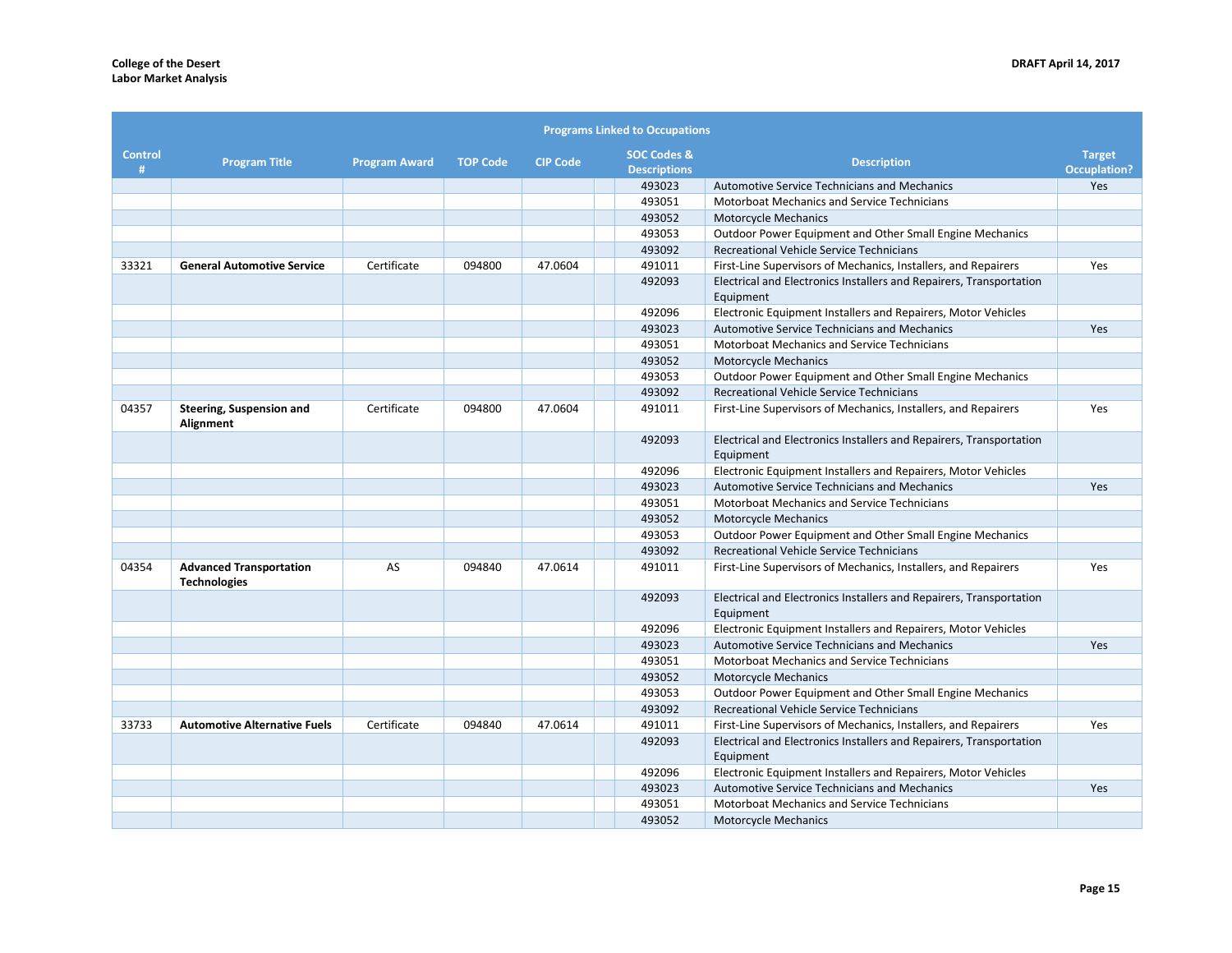| <b>Programs Linked to Occupations</b> |                                                            |                        |                 |                 |                                               |                                                                         |                                      |
|---------------------------------------|------------------------------------------------------------|------------------------|-----------------|-----------------|-----------------------------------------------|-------------------------------------------------------------------------|--------------------------------------|
| <b>Control</b><br>#                   | <b>Program Title</b>                                       | <b>Program Award</b>   | <b>TOP Code</b> | <b>CIP Code</b> | <b>SOC Codes &amp;</b><br><b>Descriptions</b> | <b>Description</b>                                                      | <b>Target</b><br><b>Occuplation?</b> |
|                                       |                                                            |                        |                 |                 | 493053                                        | Outdoor Power Equipment and Other Small Engine Mechanics                |                                      |
|                                       |                                                            |                        |                 |                 | 493092                                        | Recreational Vehicle Service Technicians                                |                                      |
| 04374                                 | <b>General Drafting</b>                                    | AA, Certificate        | 095300          | 15.1301         | 173011                                        | <b>Architectural and Civil Drafters</b>                                 |                                      |
|                                       |                                                            |                        |                 |                 | 173012                                        | <b>Electrical and Electronic Drafters</b>                               |                                      |
|                                       |                                                            |                        |                 |                 | 173013                                        | <b>Mechanical Drafters</b>                                              |                                      |
|                                       |                                                            |                        |                 |                 | 173019                                        | Drafters, All Other                                                     |                                      |
| 21138                                 | <b>Construction Management</b>                             | AS, Certificate        | 095700          | 46.0412         | 119021                                        | <b>Construction Managers</b>                                            |                                      |
|                                       |                                                            |                        |                 |                 | 471011                                        | First-Line Supervisors of Construction Trades and Extraction<br>Workers | Yes                                  |
| 10225                                 | <b>Real Estate Development</b>                             | Certificate            | 095700          | 46.0412         | 119021                                        | <b>Construction Managers</b>                                            |                                      |
|                                       |                                                            |                        |                 |                 | 471011                                        | First-Line Supervisors of Construction Trades and Extraction<br>Workers | Yes                                  |
| 04376                                 | <b>Building Inspection</b><br><b>Technology</b>            | AA, Certificate        | 095720          | 46.0403         | 471011                                        | First-Line Supervisors of Construction Trades and Extraction<br>Workers | Yes                                  |
|                                       |                                                            |                        |                 |                 | 474011                                        | <b>Construction and Building Inspectors</b>                             |                                      |
| 21140                                 | <b>Registered Nursing</b>                                  | AS                     | 123010          | 51.3801         | 291141                                        | <b>Registered Nurses</b>                                                | Yes                                  |
| 31532                                 | <b>Vocational Nursing</b>                                  | AS, Certificate        | 123020          | 51.3901         | 292061                                        | Licensed Practical and Licensed Vocational Nurses                       | Yes                                  |
| 04337                                 | <b>Emergency Medical Care</b>                              | Certificate            | 125000          | 51.0904         | 292041                                        | <b>Emergency Medical Technicians and Paramedics</b>                     | Yes                                  |
| 07926                                 | <b>Early Childhood Education</b>                           | $\mathsf{AS}$          | 130500          | 19.0709         | 252011                                        | Preschool Teachers, Except Special Education                            | Yes                                  |
| 10195                                 | <b>ECE: Master Teacher</b>                                 | Certificate            | 130500          | 19.0709         | 399011                                        | <b>Childcare Workers</b>                                                |                                      |
| 21133                                 | <b>ECE: Teacher</b>                                        | Certificate            | 130500          | 19.0709         | 399011                                        | <b>Childcare Workers</b>                                                |                                      |
| 21130                                 | <b>Early Childhood Education</b><br><b>Site Supervisor</b> | Certificate            | 130580          | 19.0708         | 119031                                        | Education Administrators, Preschool and Childcare<br>Center/Program     |                                      |
| 21137                                 | <b>Basic Culinary Arts</b>                                 | Certificate            | 130630          | 12.0500         | 351011                                        | Chefs and Head Cooks                                                    | Yes                                  |
|                                       |                                                            |                        |                 |                 | 352012                                        | Cooks, Institution and Cafeteria                                        | Yes                                  |
|                                       |                                                            |                        |                 |                 | 352013                                        | Cooks, Private Household                                                |                                      |
|                                       |                                                            |                        |                 |                 | 352014                                        | Cooks, Restaurant                                                       | Yes                                  |
|                                       |                                                            |                        |                 |                 | 352019                                        | Cooks, All Other                                                        |                                      |
| 07911                                 | <b>Culinary Management</b>                                 | AA, Certificate        | 130630          | 12.0500         | 351011                                        | <b>Chefs and Head Cooks</b>                                             | Yes                                  |
|                                       |                                                            |                        |                 |                 | 352012                                        | Cooks, Institution and Cafeteria                                        | Yes                                  |
|                                       |                                                            |                        |                 |                 | 352013                                        | Cooks, Private Household                                                |                                      |
|                                       |                                                            |                        |                 |                 | 352014                                        | Cooks, Restaurant                                                       | Yes                                  |
|                                       |                                                            |                        |                 |                 | 352019                                        | Cooks. All Other                                                        |                                      |
| 04362                                 | <b>Intermediate Culinary Arts</b>                          | Certificate            | 130630          | 12.0500         | 351011                                        | Chefs and Head Cooks                                                    | Yes                                  |
|                                       |                                                            |                        |                 |                 | 352012                                        | Cooks. Institution and Cafeteria                                        | Yes                                  |
|                                       |                                                            |                        |                 |                 | 352013                                        | Cooks, Private Household                                                |                                      |
|                                       |                                                            |                        |                 |                 | 352014                                        | Cooks. Restaurant                                                       | Yes                                  |
|                                       |                                                            |                        |                 |                 | 352019                                        | Cooks, All Other                                                        |                                      |
| 10226                                 | <b>Hospitality Management</b>                              | AS, AA,<br>Certificate | 130700          | 52.0901         | 119051                                        | <b>Food Service Managers</b>                                            | Yes                                  |
|                                       |                                                            |                        |                 |                 | 119081                                        | <b>Lodging Managers</b>                                                 |                                      |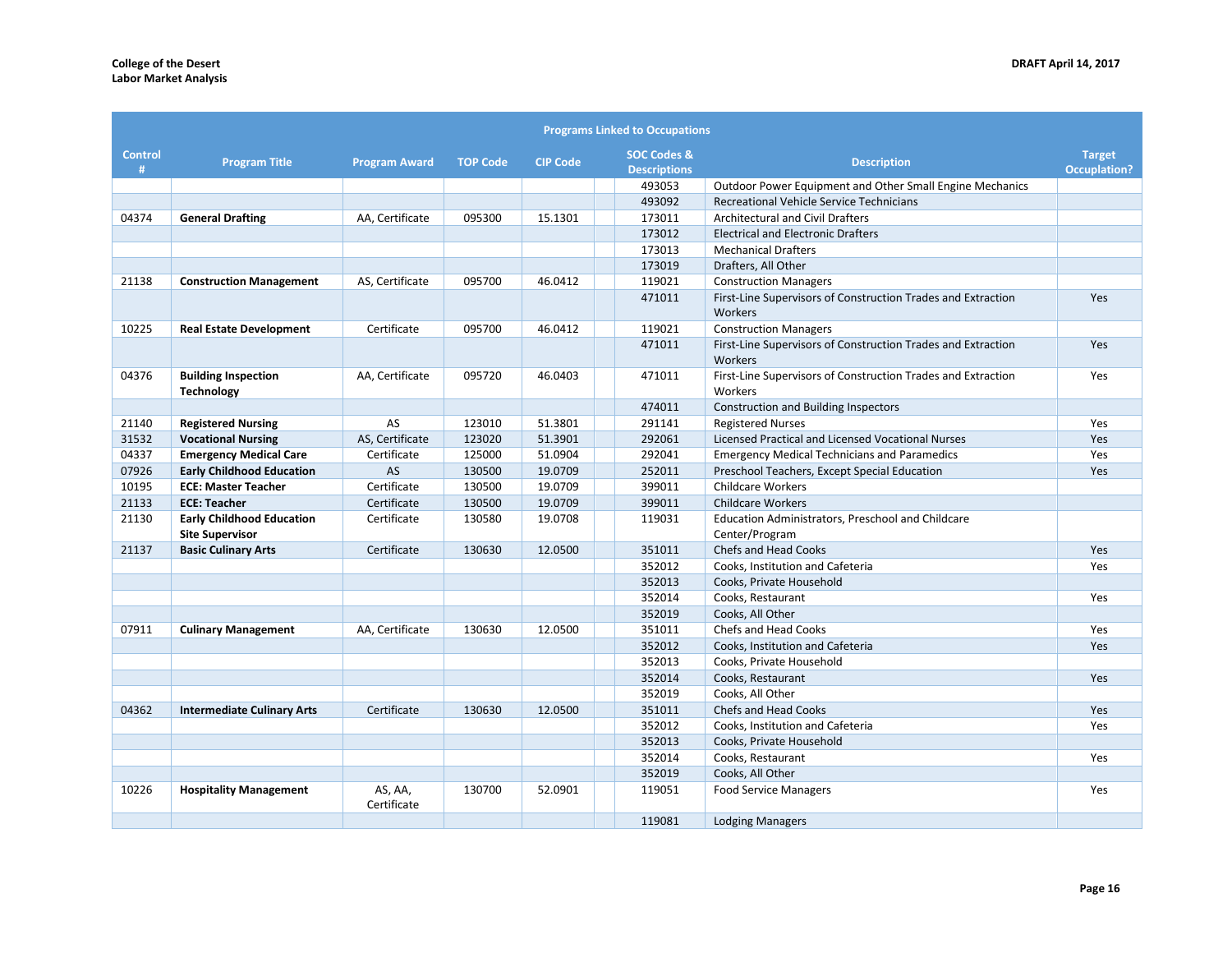| <b>Programs Linked to Occupations</b> |                                  |                      |                 |                 |  |                                               |                                                                |                                      |
|---------------------------------------|----------------------------------|----------------------|-----------------|-----------------|--|-----------------------------------------------|----------------------------------------------------------------|--------------------------------------|
| <b>Control</b><br>#                   | <b>Program Title</b>             | <b>Program Award</b> | <b>TOP Code</b> | <b>CIP Code</b> |  | <b>SOC Codes &amp;</b><br><b>Descriptions</b> | <b>Description</b>                                             | <b>Target</b><br><b>Occuplation?</b> |
|                                       |                                  |                      |                 |                 |  | 131121                                        | Meeting, Convention, and Event Planners                        |                                      |
|                                       |                                  |                      |                 |                 |  | 351012                                        | First-Line Supervisors of Food Preparation and Serving Workers | Yes                                  |
| 21139                                 | <b>Golf Management</b>           | AA, Certificate      | 130730          | 52.0906         |  | 119071                                        | <b>Gaming Managers</b>                                         |                                      |
|                                       |                                  |                      |                 |                 |  | 119081                                        | <b>Lodging Managers</b>                                        |                                      |
|                                       |                                  |                      |                 |                 |  | 131121                                        | Meeting, Convention, and Event Planners                        |                                      |
| 32392                                 | <b>Alcohol/Drug Studies</b>      | AA, Certificate      | 210440          | 51.1501         |  | 211093                                        | Social and Human Service Assistants                            | Yes                                  |
|                                       |                                  |                      |                 |                 |  | 211094                                        | <b>Community Health Workers</b>                                |                                      |
|                                       |                                  |                      |                 |                 |  | 211099                                        | Community and Social Service Specialists, All Other            |                                      |
| 30534                                 | <b>Administration of Justice</b> | AS, Certificate      | 210500          | 43.0107         |  | 331011                                        | First-Line Supervisors of Correctional Officers                |                                      |
|                                       |                                  |                      |                 |                 |  | 331012                                        | First-Line Supervisors of Police and Detectives                |                                      |
|                                       |                                  |                      |                 |                 |  | 333011                                        | <b>Bailiffs</b>                                                |                                      |
|                                       |                                  |                      |                 |                 |  | 333012                                        | <b>Correctional Officers and Jailers</b>                       | Yes                                  |
|                                       |                                  |                      |                 |                 |  | 333021                                        | Detectives and Criminal Investigators                          |                                      |
|                                       |                                  |                      |                 |                 |  | 333051                                        | Police and Sheriff's Patrol Officers                           | Yes                                  |
|                                       |                                  |                      |                 |                 |  | 333052                                        | <b>Transit and Railroad Police</b>                             |                                      |
|                                       |                                  |                      |                 |                 |  | 339021                                        | Private Detectives and Investigators                           |                                      |
|                                       |                                  |                      |                 |                 |  | 339093                                        | <b>Transportation Security Screeners</b>                       |                                      |
| 07924                                 | <b>Police Science</b>            | AS                   | 210550          | 43.0107         |  | 333011                                        | First-Line Supervisors of Correctional Officers                |                                      |
|                                       |                                  |                      |                 |                 |  | 333021                                        | Detectives and Criminal Investigators                          |                                      |
|                                       |                                  |                      |                 |                 |  | 333051                                        | Police and Sheriff's Patrol Officers                           | Yes                                  |
|                                       |                                  |                      |                 |                 |  | 339021                                        | <b>Private Detectives and Investigators</b>                    |                                      |
| 19311                                 | <b>Reserve Police Officer</b>    | Certificate          | 210550          | 43.0107         |  | 333011                                        | First-Line Supervisors of Correctional Officers                |                                      |
|                                       |                                  |                      |                 |                 |  | 333021                                        | Detectives and Criminal Investigators                          |                                      |
|                                       |                                  |                      |                 |                 |  | 333051                                        | Police and Sheriff's Patrol Officers                           | Yes                                  |
|                                       |                                  |                      |                 |                 |  | 339021                                        | Private Detectives and Investigators                           |                                      |
| 18834                                 | <b>Fire Technology</b>           | AS, Certificate      | 213300          | 43.0201         |  | 331021                                        | First-Line Supervisors of Fire Fighting and Prevention Workers |                                      |
|                                       |                                  |                      |                 |                 |  | 332011                                        | Firefighters                                                   | Yes                                  |
|                                       |                                  |                      |                 |                 |  | 332021                                        | Fire Inspectors and Investigators                              |                                      |
| 19309                                 | <b>Basic Fire Fighter</b>        | Certificate          | 213350          | 43.0203         |  | 331021                                        | First-Line Supervisors of Fire Fighting and Prevention Workers |                                      |
|                                       |                                  |                      |                 |                 |  | 332011                                        | Firefighters                                                   | Yes                                  |
|                                       |                                  |                      |                 |                 |  | 332021                                        | Fire Inspectors and Investigators                              |                                      |

# Skills Builder Data

**Definition** (from http://doingwhatmatters.cccco.edu): "Skills-builder students are experienced workers who take a limited number of community college courses to maintain and add to skill-sets required for ongoing employment and career advancement. Although numerous research studies have shown that skills-builder students secure significant earnings gains, they are not currently included in state accountability metrics. Many practitioners are now calling for skills-builder outcomes to be factored into statewide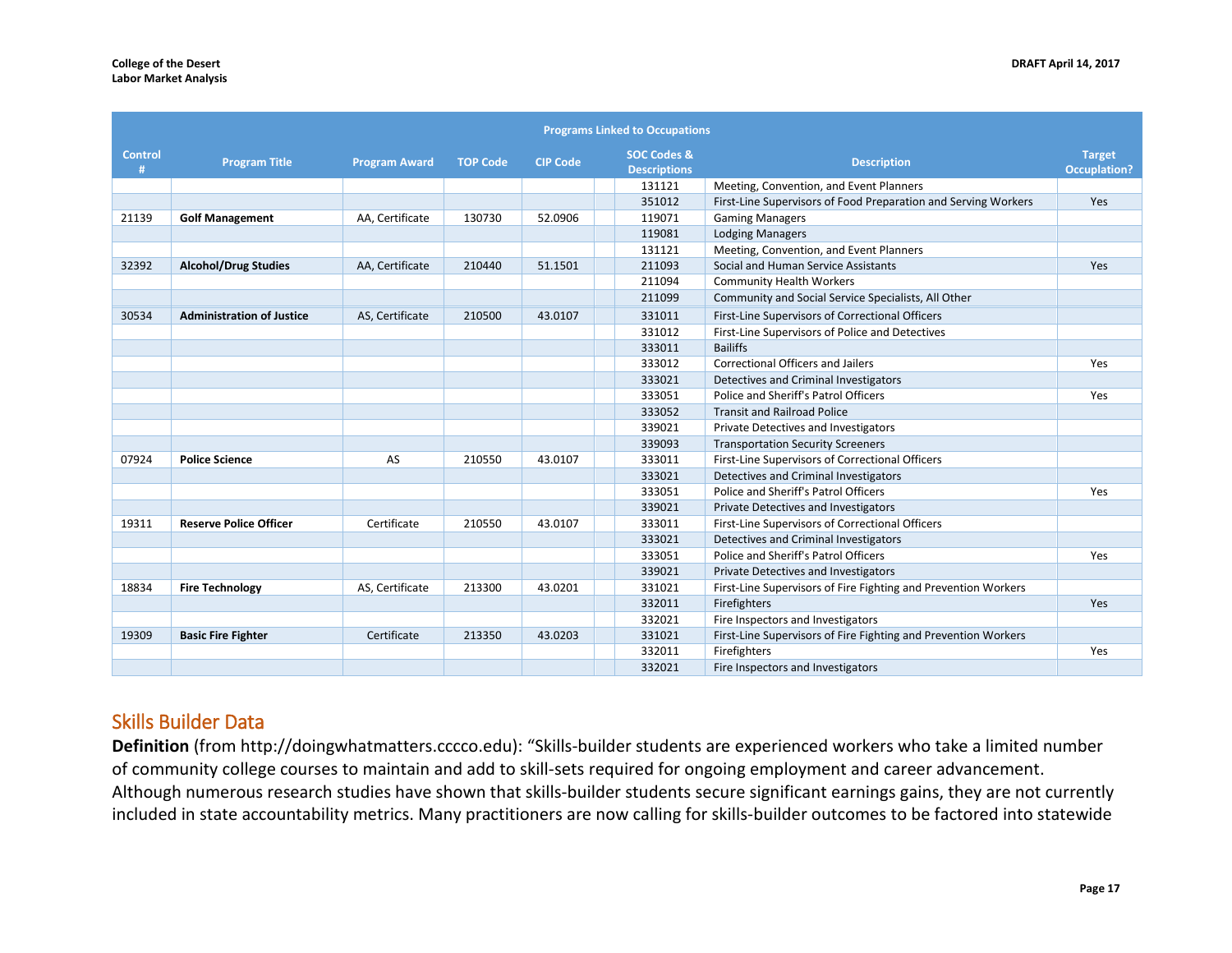measures and goals. For example, recognizing skills-builder outcomes was a recurring theme in regional meetings held in early 2015 to inform the Board of Governor's Task Force on Workforce, Job Creation, and a Strong Economy."

The following data is for College of the Desert, from the 2017 Scorecard Data. Overall, Skills Builder students benefited from a 21.8% increase in median earnings after taking courses at the College.

| <b>Median Earnings Change</b>              |                 |                |  |  |  |  |  |
|--------------------------------------------|-----------------|----------------|--|--|--|--|--|
|                                            |                 | $+21.8%$       |  |  |  |  |  |
|                                            |                 | $N = 402$      |  |  |  |  |  |
| Disciplines with the highest enrollment    | Median % Change | <b>Total N</b> |  |  |  |  |  |
| <b>Other Health Occupations</b>            | 33.3%           | 61             |  |  |  |  |  |
| Child Development/Early Care and Education | 19.5%           | 54             |  |  |  |  |  |
| <b>Computer Information Systems</b>        | 24.4%           | 52             |  |  |  |  |  |
| Accounting                                 | 18.2%           | 52             |  |  |  |  |  |
| Business and Commerce, General             | 17.7%           | 39             |  |  |  |  |  |
| Administration of Justice                  | 27.8%           | 32             |  |  |  |  |  |
| <b>Automotive Technology</b>               | 33.3%           | 31             |  |  |  |  |  |
| <b>Natural Resources</b>                   | 24.5%           | 22             |  |  |  |  |  |
| Computer Graphics and Digital Imagery      | 30.1%           | 19             |  |  |  |  |  |
| <b>Fire Technology</b>                     | 12.1%           | 17             |  |  |  |  |  |

\*: Cohort fewer than 10 students